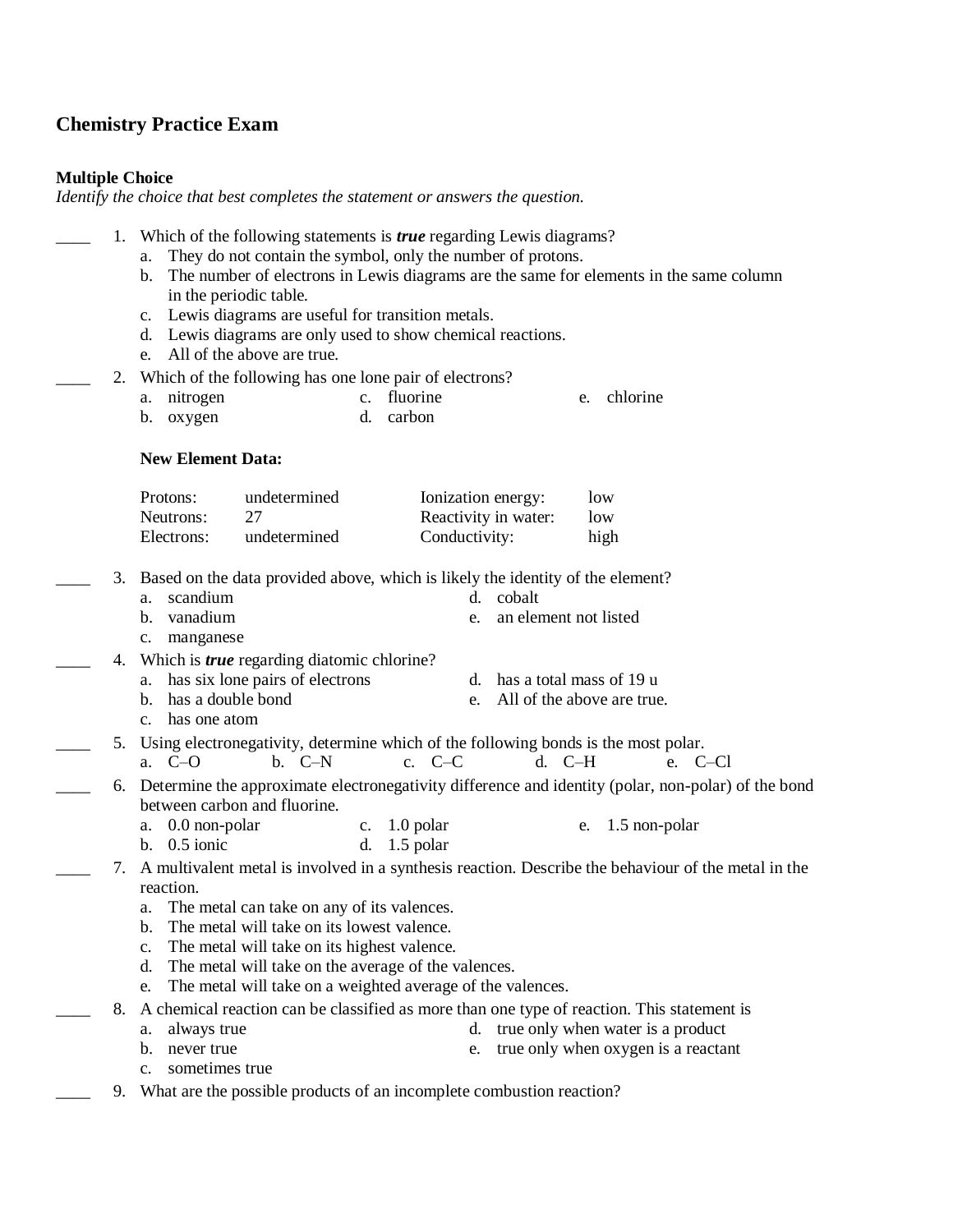- 
- b. carbon dioxide gas e. all of the above
- c. water vapour
- 10. Which halogen(s) can be displaced by iodine?
	- a. fluorine
	- b. chlorine
	- c. bromine
	- d. all halogens
	- e. None of the halogens can be displaced by iodine.
- 11. Which metal(s) can displace potassium?
	- -

- c. platinum
- \_\_\_\_ 12. If it is known that aluminum can displace zinc from zinc nitrate, then which of the following is *true* about the displacement of aluminum from aluminum nitrate by zinc?
	- a. The reaction will only occur in an acidic solution.
	- b. The reaction will occur only in a basic solution.
	- c. The reaction will occur only in warm water.
	- d. The reaction will always occur.
	- e. The reaction will not occur.
- 13. Which of the following is a representation of the Avogadro constant?
	-
- 
- a. 1 mol of particles d. a ream of particles d. a ream of particles b.  $6.02 \times 10^{23}$  particles e. Two of the above a e. Two of the above are correct.
- c. a gross of particles
- 14. Which of the following is the equivalent of 0.25 mol?
	- a.  $1.505 \times 10^{23}$  molecules
	- b. 18 g of water
	- c. 9 g of water
	- d. 58.44 g of sodium chloride
	- e. Two of the above are the equivalent of 0.25 mol.
	- \_\_\_\_ 15. Which of the following best describes the meaning of *molar mass*?
		- a. the mass of one mole of electrons
		- b. the mass of one mole of water
		- c. the mass of one mole of a substance
		- d. the volume that a mole of a given mass occupies
		- e. the mass of one of your back teeth
- 16. Which of the following has the largest atomic molar mass?
	- a. copper
	- b. lead
	- c. gold
	- d. mercury
	- e. They all have the same atomic molar mass.
- 17. Which of the following is an example of an empirical formula?
	- a.  $CH_2Cl$  c.  $C_3H_6Cl_3$  e.  $C_5H_{10}Cl_5$ b.  $C_2H_4Cl_2$  d.  $C_4H_8Cl_4$
- \_\_\_\_ 18. Why is it important for industries to carefully control reactants that are in excess during the chemical processes used in their industry?
	- a. Excess chemicals can be released into the environment causing environmental damage.
- a. solid carbon d. carbon monoxide gas
	-
	-
- b. copper e. none of the above
- a. lead d. iron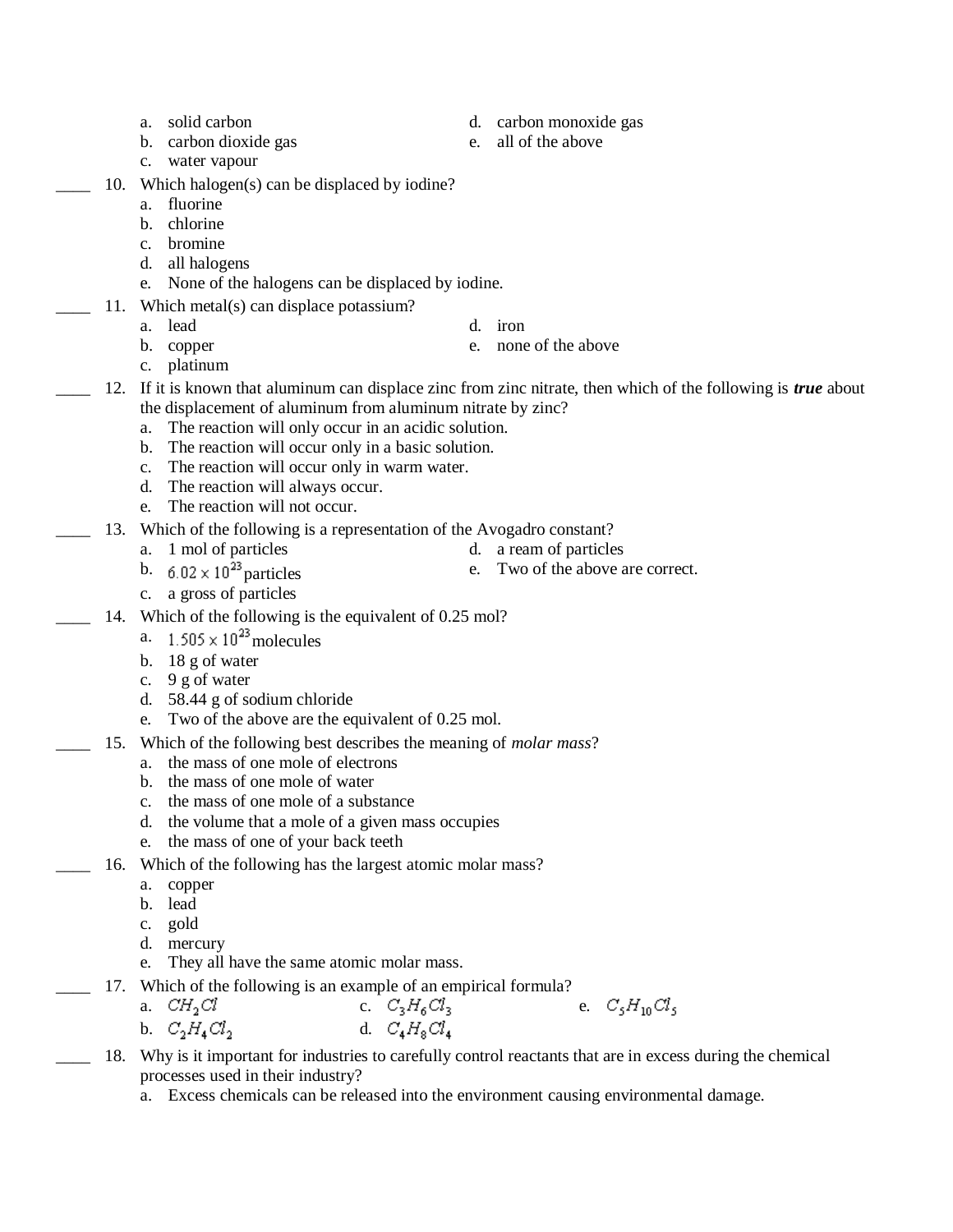- b. Excess chemicals that are released into the environment and not used waste money.
- c. Excess chemicals must be free of impurities to be effective in the chemical reactions.
- d. Two of the above statements are valid.
- e. All three of the above statements are valid.
- \_\_\_\_ 19. Which of the following phrases best describes the term *homogeneous*?
	- a. uniform composition throughout
	- b. mixed, but can be separated
	- c. not a uniform composition throughout
	- d. mixed, but will separate over time
	- e. two liquids that are mixed together
- 20. What term is associated with the part of a solution that is present in the smallest amount?
	- a. ionic compound c. solute e. soluble
	- b. covalent compound d. solvent
- \_\_\_\_ 21. Which of the following forces have an effect on the solubility of a solid in a liquid?
	- a. attraction of solute particles to each other
	- b. attraction of solute particles to solvent particles
	- c. attraction of solvent particles to each other
	- d. Two of the above have an effect.
	- e. All of (a), (b), and (c) have an effect.
- \_\_\_\_ 22. Which of the following is a description for the term *hydration*?
	- a. the process by which water molecules surround molecules of a solvent
	- b. the process by which water molecules surround ions of a solute
	- c. the process of adding water to a solution
	- d. Two of the above are descriptions for the term.
	- e. All of (a), (b), and (c) are descriptions for the term.
- \_\_\_\_ 23. Which of the following tests can be used to distinguish between an ionic solution and most molecular solutions?
	- a. pH measurement d. test for saturation
		- b. solubility test e. test for supersaturation
		- c. conductivity test
	- \_\_\_\_ 24. Which of the following statements describes the term *concentration*?
		- a. the quantity of solute per unit quantity of solution
		- b. the ratio of the quantity of solute to the quantity of solvent
		- c. a ratio of the mass of solute to the temperature of the solvent
		- d. Two of the above describe the term *concentration.*
		- e. All three describe the term *concentration.*
- 25. Which of the following ions would be harmful to human health if found to be in a drinking water supply?
	- a. calcium ions c. iron(II) ions e. arsenic ions
	- b. sulfate ions d. iron(III) ions
	- 26. What is the concentration of 35.00 mL of a lithium hydroxide solution if it is neutralized in a titration by 24.15 mL of 0.1500 mol/L hydrochloric acid?
		- a. 0.05175 mol/L
		- b. 0.2070 mol/L
		- c. 0.1035 mol/L
		- d. 0.2174 mol/L
		- e. There is not enough information given to find the concentration.
- 27. A sample of an ideal gas has its volume doubled while its temperature remains constant. If the original pressure was 100 kPa, what is the new pressure?
	- a. 10 kPa c. 100 kPa e. 100 kPa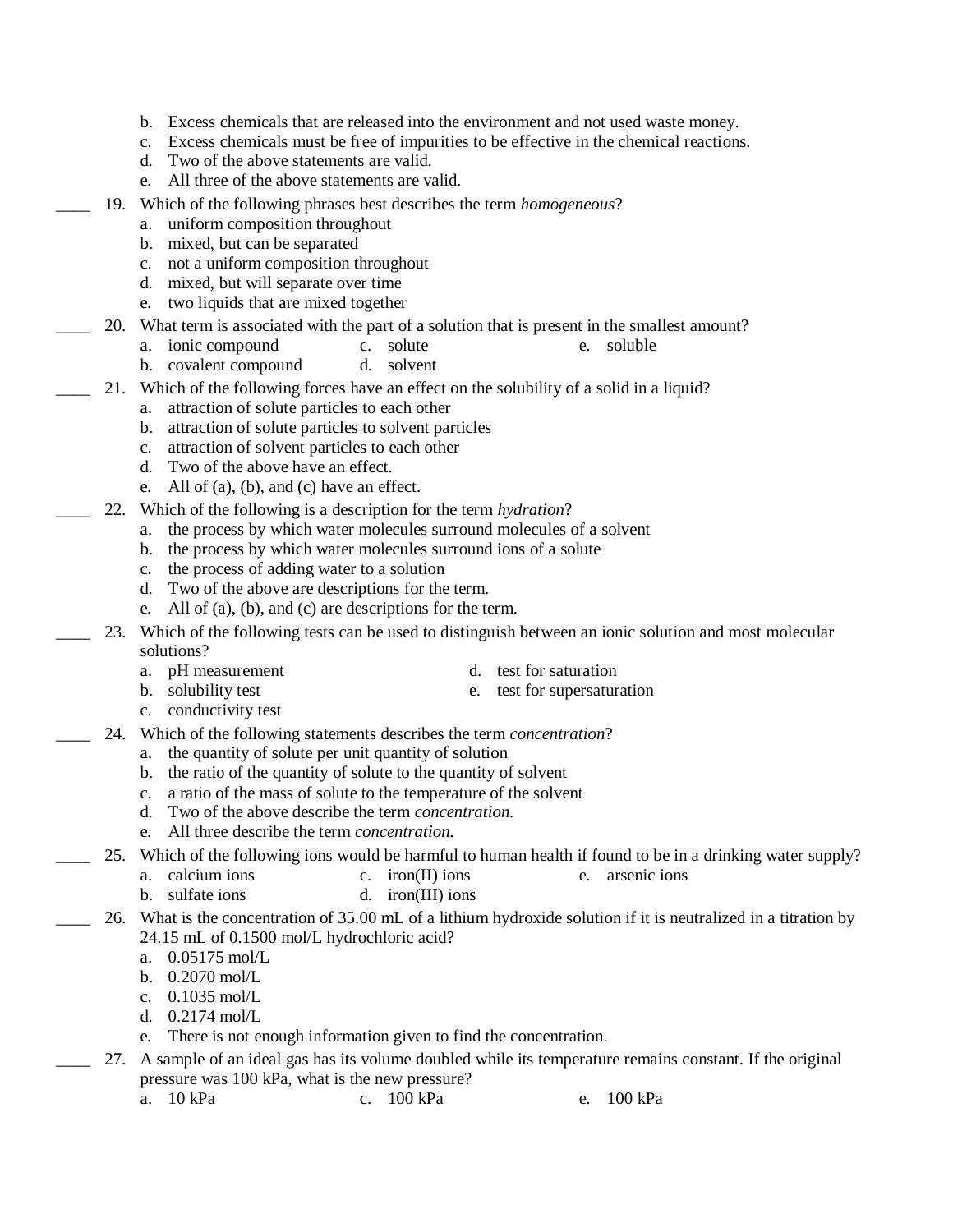- b. 50 kPa d. 200 kPa
- \_\_\_\_ 28. Which of the following changes would increase the pressure of a gas in a sealed container?
	- I. adding more moles of gas to the container
	- II. The container size is decreased.
	- III. The temperature is increased.
	- IV. The external pressure is decreased.
	- a. I only c. I, II, and III e. II, III, and IV b. I and II d. II and IV
- \_\_\_\_ 29. A pressure of 2.00 atm is the same as a pressure of
	- a. 101 kPa c. 760 kPa e. 29.4 kPa
	- b. 202 kPa d. 1520 kPa
- 30. Under what conditions will neon deviate from the ideal gas?
	- a. high temperature and high pressure
	- b. high temperature and low pressure
	- c. low temperature and high pressure
	- d. low temperature and low pressure
	- e. at moderate temperature and pressure
	- \_\_\_\_ 31. Which of the following gas laws states, "equal volumes of gases at the same temperature and pressure contain the same number of molecules"?
		-
		- a. ideal gas law d. law of combining volumes
		- b. combined gas law e. Avogadro's law
			-
		- c. Dalton's law of partial pressures
	- 32. At moderate to high pressures, the measured pressure exerted by  $CO_2$  gas is less than that predicted by the ideal gas equation. This is mainly because
		- a. such high pressures cannot be accurately measured
		- b.  $CO<sub>2</sub>$  will condense to a liquid at 200 atm pressure
		- c. gas phase collisions prevent  $CO<sub>2</sub>$  molecules from colliding with the walls of the container
		- d. of attractive intermolecular forces between  $CO<sub>2</sub>$  molecules
		- e. the volume occupied by the  $CO<sub>2</sub>$  molecules themselves becomes significant
- \_\_\_\_ 33. Use the combined gas law. The pressure of a gas is decreased from 400 kPa to 200 kPa and the temperature is raised from 200 K to 300 K. The volume of the gas will
	- a. decrease by half d. increase by three times
	- b. remain the same e. increase by four times
	- c. increase by two times
- 34. Which of the following statements corresponds to Avogadro's law?
	- a. The sum of the volume of gaseous reactants equals the sum of the volume of gaseous products.
	- b. The product of pressure and volume is directly related to the amount of a gas at constant temperature.
	- c. Volume is directly related to the amount of a gas at constant temperature and pressure.
	- d. Pressure is directly related to the amount of a gas at constant volume and temperature.
	- e. Temperature is directly related to the amount of a gas at constant volume and temperature.
	- \_\_\_\_ 35. When collecting a gas over water using a graduated cylinder, which of the following is *false*?
		- a. Gas displaces the water in the graduated cylinder.
		- b. Gas rises to the top of the graduated cylinder because it is less dense than water.
		- c. Gaseous water vapour must be accounted for using Dalton's law of partial pressures.
		- d. The collection of trapped air must be avoided.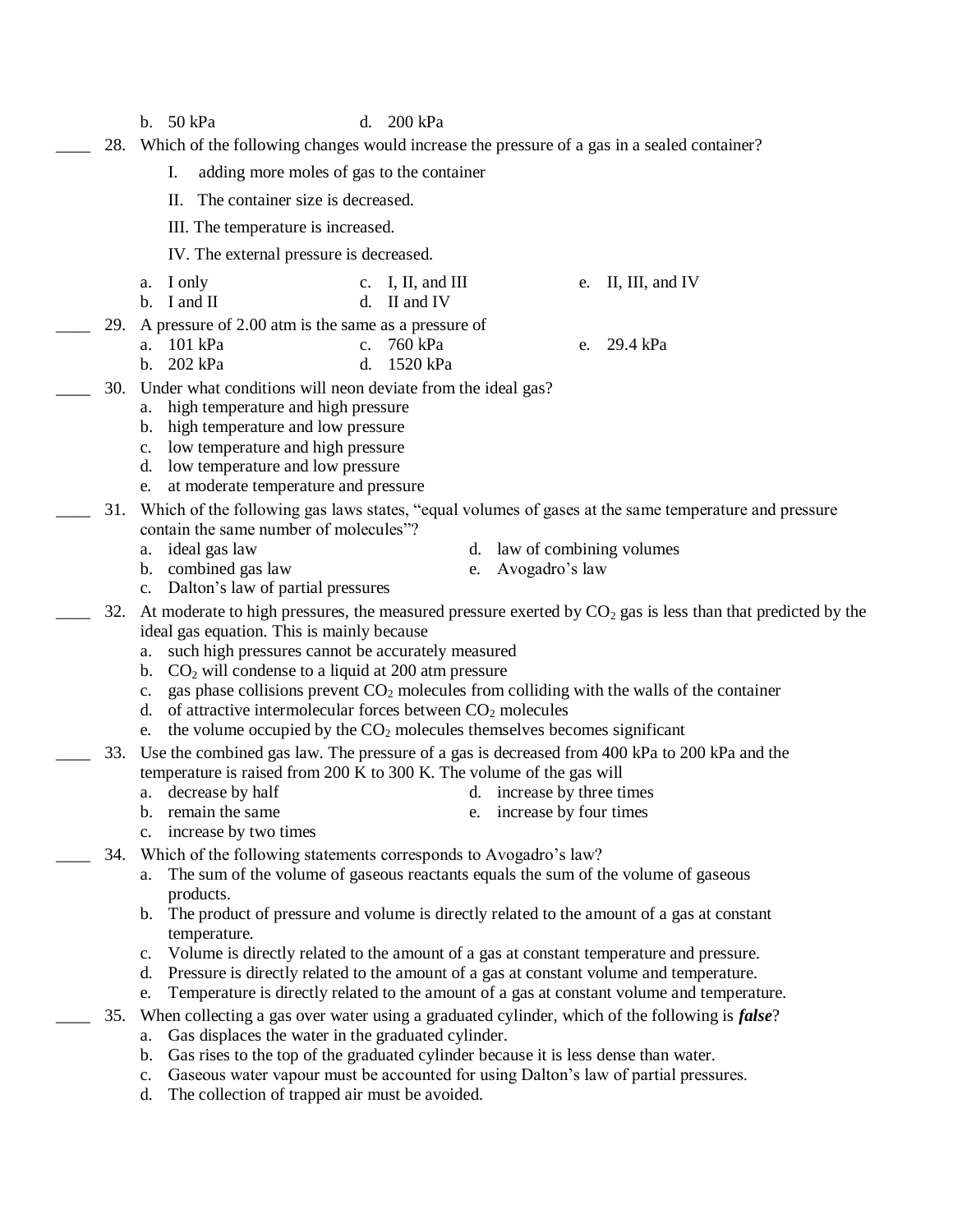|     | The solubility of the gas in water has no effect on the volume of gas collected.<br>e.                            |  |  |  |  |  |
|-----|-------------------------------------------------------------------------------------------------------------------|--|--|--|--|--|
| 36. | What was John Dalton's major contribution to the atomic model?                                                    |  |  |  |  |  |
|     | All atoms are identical.<br>а.<br>b. Atoms are indivisible.                                                       |  |  |  |  |  |
|     | c. Atoms of each element are identical.                                                                           |  |  |  |  |  |
|     | d. Atoms are all unique.                                                                                          |  |  |  |  |  |
|     | Atoms possess electrons.<br>e.                                                                                    |  |  |  |  |  |
| 37. | How is the work of Bohr and Schrödinger mutually corroborative?                                                   |  |  |  |  |  |
|     | They both demonstrate the same electron distance from the atom.<br>a.                                             |  |  |  |  |  |
|     | The both provide rings for electron location.<br>$\mathbf{b}$ .                                                   |  |  |  |  |  |
|     | The mathematical calculations are identical.<br>$c_{\cdot}$                                                       |  |  |  |  |  |
|     | The average electron distance from the nucleus is the same using two different<br>d.                              |  |  |  |  |  |
|     | mathematical methods.<br>The average electron distance from the nucleus is the same using two different models of |  |  |  |  |  |
|     | e.<br>the atom.                                                                                                   |  |  |  |  |  |
| 38. | What is the maximum number of electrons in the second shell?                                                      |  |  |  |  |  |
|     | none of the above<br>2 electrons<br>c. 9 electrons<br>а.<br>e.                                                    |  |  |  |  |  |
|     | b. 8 electrons<br>18 electrons<br>d.                                                                              |  |  |  |  |  |
| 39. | What is the Lewis diagram for oxygen?                                                                             |  |  |  |  |  |
|     |                                                                                                                   |  |  |  |  |  |
|     | b.<br>d.<br>a.<br>e.                                                                                              |  |  |  |  |  |
|     |                                                                                                                   |  |  |  |  |  |
| 40. | Which atoms naturally occur in diatomic form?                                                                     |  |  |  |  |  |
|     | I.<br>IV.<br>carbon<br>argon and neon                                                                             |  |  |  |  |  |
|     | II.<br>nitrogen and chlorine<br>V.<br>oxygen and fluorine                                                         |  |  |  |  |  |
|     | III.<br>lithium and magnesium                                                                                     |  |  |  |  |  |
|     |                                                                                                                   |  |  |  |  |  |
|     | a. I, II, and $V$<br>c. I, II, and IV<br>IV only<br>e.                                                            |  |  |  |  |  |
|     | b. IV and V<br>II and V<br>d.                                                                                     |  |  |  |  |  |
| 41. | Which best describes a molecular compound?                                                                        |  |  |  |  |  |
|     | a. A substance composed of non-metals.<br>b. A chemical compound stabilized by covalent bonds.                    |  |  |  |  |  |
|     | A connection between atoms resulting in the sharing of electrons.<br>$c_{\cdot}$                                  |  |  |  |  |  |
|     | A chemical compound held together through electrostatic forces.<br>d.                                             |  |  |  |  |  |
|     | All of the above are molecular compounds.<br>e.                                                                   |  |  |  |  |  |
| 42. | Determine the number of bonding pairs in a water molecule.                                                        |  |  |  |  |  |
|     | a. 1<br>b.<br>2<br>c. $3$<br>d.4<br>e. 5                                                                          |  |  |  |  |  |
| 43. | Electronegativity is used to                                                                                      |  |  |  |  |  |
|     | determine if a bond is ionic<br>a.                                                                                |  |  |  |  |  |
|     | determine if a bond is covalent<br>b.<br>c. determine the extent of electron sharing in a bond                    |  |  |  |  |  |
|     | d. determine polarity of a bond                                                                                   |  |  |  |  |  |
|     | all of the above<br>e.                                                                                            |  |  |  |  |  |
| 44. | Which compound(s) in the following chemical reaction is (are) in solution?                                        |  |  |  |  |  |
|     | $HClO(aq) + HCl(aq) \rightarrow Cl2(aq) + H2O(l)$                                                                 |  |  |  |  |  |
|     |                                                                                                                   |  |  |  |  |  |
|     | $H_2O(l)$ only<br>all reactants<br>d.<br>a.                                                                       |  |  |  |  |  |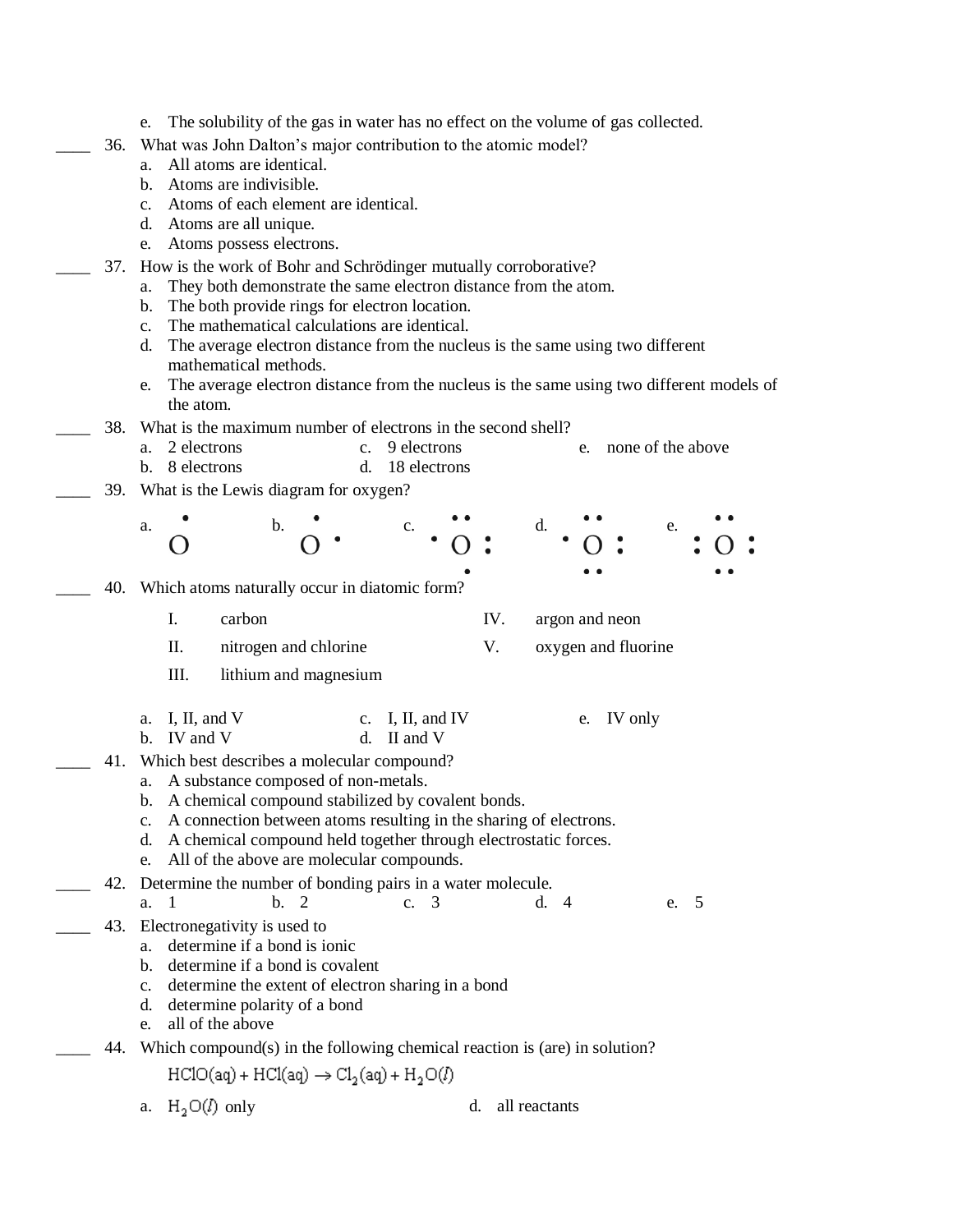c. all reactants and products \_\_\_\_ 45. Write the skeleton equation for the reaction in which solid aluminum reacts with chloride gas to form solid aluminum chloride. a.  $AICI_2(s) \rightarrow AI(s) + CI_2(g)$  d.  $AI(s) + CI_2(g) \rightarrow AICI_2(s)$ b.  $AICI_2(s) \rightarrow AI(s) + CI_2(g)$  e.  $AI(s) + CI_2(g) \rightarrow AICI_2(s)$ c.  $\text{Al}(s) + \text{Cl}_2(g) \rightarrow \text{AlCl}(s)$ \_\_\_\_ 46. Find the balanced coefficients of the following chemical reaction:  $\text{Al}(s) + \text{Cl}_2(g) \rightarrow \text{AlCl}_2(s)$ a. 1, 2, 3 b. 1, 3, 2 c. 2, 2, 3 d. 2, 3, 2 e. 2, 4, 3 47. Identify the type of chemical reaction given here:  $2KCIO_2 \rightarrow 2KCI + 3O_2$ a. synthesis c. addition e. oxidation b. decomposition d. combination 48. What is the balanced chemical equation for the single displacement reaction of solid magnesium in an aqueous solution of hydrochloric acid? a.  $M\textstyle{\mathbf{g}}_{(s)}+2HClO_{3(aq)} \xrightarrow{\qquad \qquad }M\textstyle{\mathbf{g}(ClO_3)_{2(aq)}+H_{2(g)}}$ b.  $Mg_{(s)}$  + 2HClO<sub>2(aq)</sub>  $\longrightarrow$ Mg(ClO<sub>3</sub>)<sub>2(aq)</sub> + H<sub>2(g)</sub> c.  $Mg_{(s)}$  + 2HCl<sub>(aq)</sub>  $\longrightarrow$  MgCl<sub>2(aq)</sub> + H<sub>2(g)</sub> d.  $Mg_{(s)} + HCl_{(aq)} \longrightarrow MgCl_{(aq)} + H_{(g)}$ e. The reaction does not occur. \_\_\_\_ 49. Why has the Avogadro constant changed over time? a. Scientists could not agree on how many particles should be in one mole. b. A mole is larger today than it was in the past. c. The constant changed when the Metric System was introduced. d. The value is an experimentally determined value. e. Avogadro measured the mole incorrectly. 50. Which in the following list does the Avogadro constant allow you to convert between? a. mass and the number of particles b. amount (in moles) and number of particles c. number of particles and amount (in moles) d. Two of the above are correct. e. All three of the above are correct. 51. What is the amount in moles of 158.62 g of helium? a. 158.62 mol c. 79.31 mol e. 9.91 mol b. 39.66 mol d. 19.83 mol \_\_\_\_ 52. Which of the following statements best describes the study called *stoichiometry*? a. the study of the qualitative relationships between amounts of reactants used and products formed during a chemical reaction b. the study of the quantitative relationships between amounts of reactants used and products formed during a chemical reaction c. the study of the quantitative relationships between the amounts of reactants required to get

b. HCl(aq) and  $H_2O(l)$  e. all products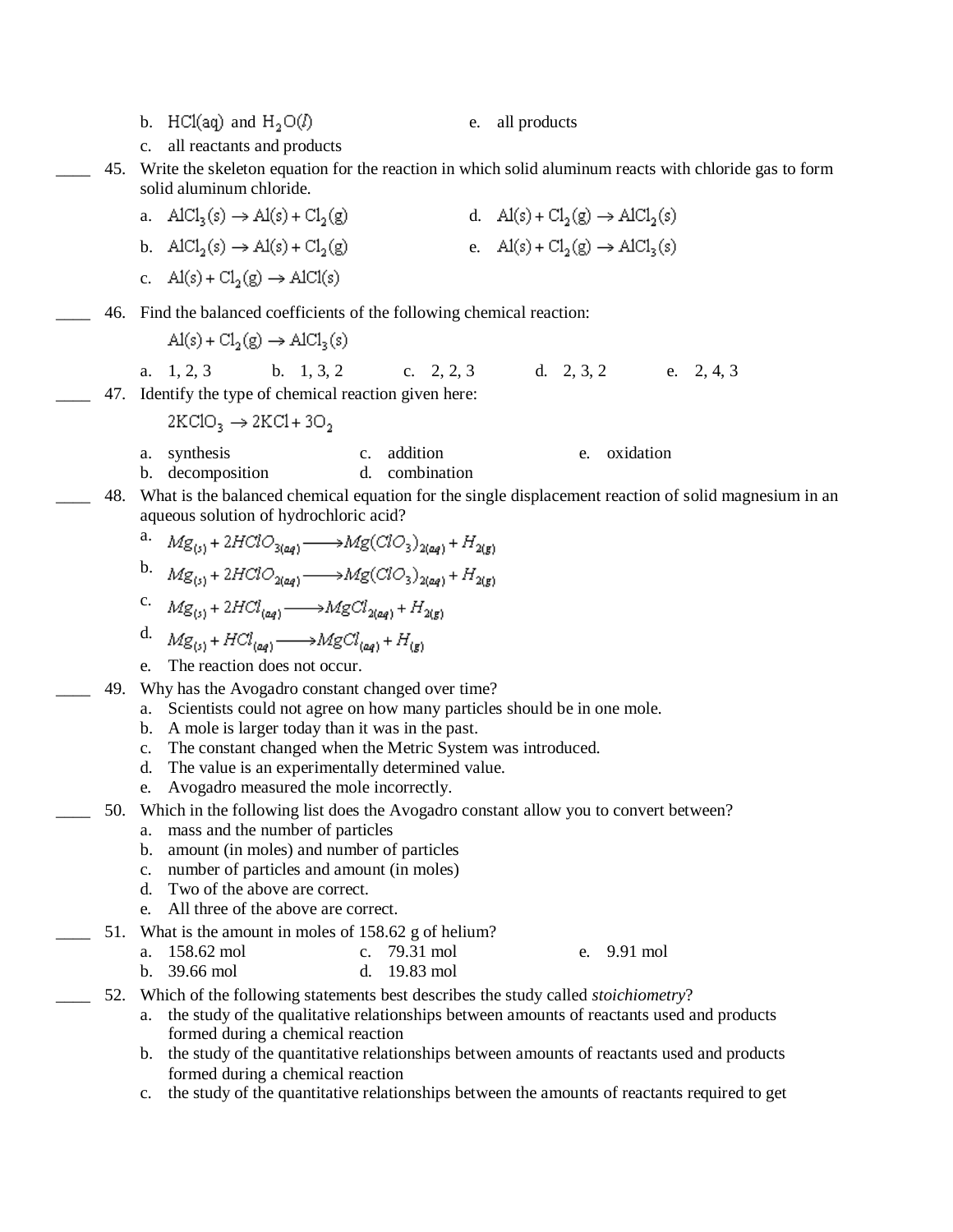a reaction to occur

- d. the study of balancing chemical equations using small whole number coefficients
- e. the study of the writing and balancing of chemical equations using small whole number coefficients
- 53. What are the numbers in front of reactants and products in a chemical equation called?
	- a. variables c. molar ratios e. coefficients
		- b. multipliers d. constants

### 54. What is the net ionic equation for the reaction of lead(II) nitrate with lithium chloride?

- a.  $Pb^{+2}(aq) + Cl^{-}(aq) \rightarrow PbCl_2(s)$
- b.  $Pb^{+2}(aq) + 2Cl^{-}(aq) \rightarrow PbCl_{2}(s)$
- c.  $Pb^{+2}(aq) + 2NO_2(aq) + 2Li^+(aq) + 2Cl^-(aq) \rightarrow 2Li^+(aq) + 2NO_2(aq) + PbCl_2(s)$
- d.  $Pb^{+2}(aq) + NO_2(aq) + Li^+(aq) + Cl^-(aq) \rightarrow Li^+(aq) + NO_2(aq) + PbCl_2(s)$
- e.  $Pb(NO_3)_2 + 2LiCl \rightarrow 2LiNO_3 + PbCl_2$
- \_\_\_\_ 55. Decreasing the temperature of an ideal gas at constant mass will cause which of the following to decrease
	- I. molar mass
	- II. the volume of the gas
	- III. the density of the gas
	- IV. the average kinetic energy of the gas
	- V. the pressure of the gas
	- a. II, III, and IV c. I, II, and III e. II, III, IV, and V
	- b. III, IV, and V d. II, IV, and V
- \_\_\_\_ 56. According to the Gay-Lussac's law, which of the following will occur if the temperature on a gas is increased?
	- a. The volume of the gas will increase.
	- b. The volume of the gas will decrease.
	- c. The amount (in moles) of the gas will increase.
	- d. The pressure of the gas will increase.
	- e. The pressure of the gas will decrease.

#### **Short Answer**

- 57. What is the significance of uranium in terms of its size?
- 58. Write and balance the possible reaction(s) that can occur when solid lead reacts with chlorine gas.
- 59. List the different types of single displacement reactions.
- 60. Amy states that there is no such thing as a fraction of a mole, as the mole is the base unit for chemistry. Julio disagrees with her, but he is not sure why he disagrees. Who is correct? If Amy is correct, support her position with more detail, and if Julio is correct, help him support his position.
- 61. Create a graphic organizer to illustrate how to convert from the number of formula units of a compound to the amount (in moles) of the compound.
- 62. Describe the steps you would take to determine the number of atoms of a compound, if you were given the mass of the compound.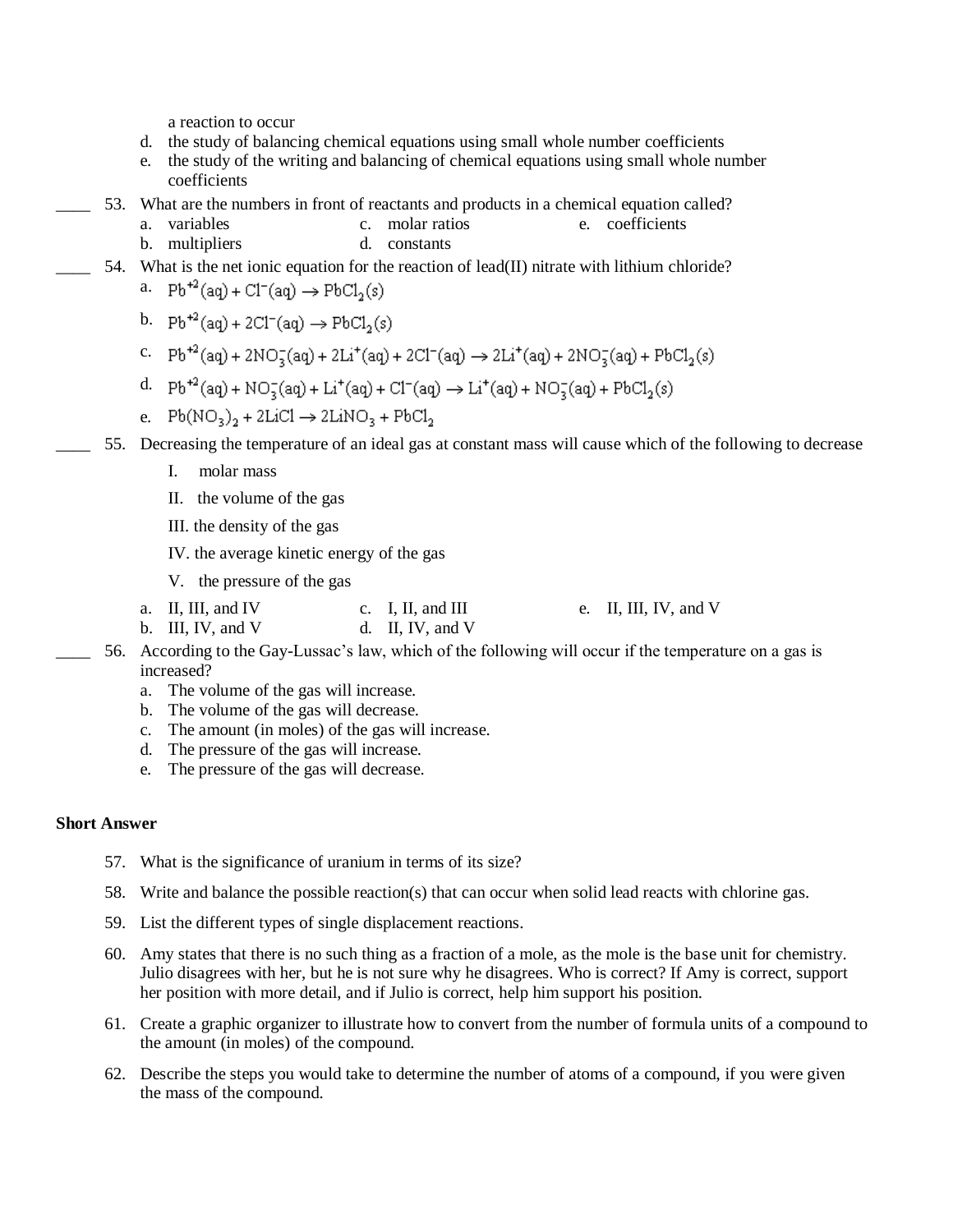- 63. The salt used to melt snow on a walkway outside a house is calcium chloride and is sold in 20 kg bags. How many molecules of calcium chloride would be contained in five bags of the salt?
- 64. Determine the mass percent of oxygen in two copper sulfates that exist.
- 65. Briefly explain why the temperature of a chemical reaction can affect the percentage yield.
- 66. Industry uses the reaction of solid carbon with iron(III) oxide to extract solid iron from the oxide. In the process, carbon dioxide is also formed. The reaction that describes this process is

 $3C_{(s)} + 2Fe_2O_{3(s)} \longrightarrow 4Fe_{(s)} + 3CO_{2(g)}.$ 

- **a.** Determine the mass of iron that will form if 295.84 g of iron(III) oxide reacts with an excess of solid carbon..
- **b.** If 200.05 g of iron actually form, what is the percentage yield?
- 67. Distinguish between the terms *soluble* and *saturated.* Give an example of each to support your explanation.
- 68. Explain how water from the water cycle on Earth can pick up dissolved ions in solution.
- 69. Acids ionize in water while bases dissociate in water. Explain the difference between these two processes.
- 70. Why must an indicator change colour for you to be able to classify the solution as an acid or a base? Include an example to help explain your answer.
- 71. What volume of 1.15 mol/L magnesium hydroxide is needed to neutralize 66.65 mL of 0.731 mol/L sulfuric acid?
- 72. Describe how Robert Boyle investigated the relationship between the volume and pressure of a gas.
- 73. Draw both the Lewis diagram and the structural diagram for ethanol,  $C_2H_3OH$ .
- 74. Illustrate the polar interaction between water and ammonia.
- 75. Stefanie states that one mole of hydrogen gas is the approximate equivalent of one gram of hydrogen, since the atomic molar mass of hydrogen is 1.01 g/mol. Do you agree or disagree with her statement? Explain.
- 76. A sample of potassium sulfate has been found to contain 0.15 mol of the molecules. Determine the number of each type of atom this contains.
- 77. In using  $c_1V_1 = c_2V_2$  to find a concentration of a diluted solution, Rachel uses the given volumes in millilitres, instead of converting them to litres. Will Rachel be able to correctly find the concentration of the dilute solution? Explain why or why not.
- 78. Each of the following observations relates to the properties of gases. Name the property observed and explain the observation. Use diagrams as necessary.
	- **a.** When entering a burning building, emergency personnel wear an assisted-breathing apparatus containing an air tank. This tank can supply air for 20 min or more.
	- **b.** Water is pumped into a pressure tank containing air. The air is reduced in volume in the container.
	- **c.** Oxygen gas generated during an investigation is collected in a round-bottom flask, followed by an Erlenmeyer flask, and, lastly, a large-sized test tube.
	- **d.** A soccer ball can be easily inflated by using a hand pump and attaching it to a valve on the ball.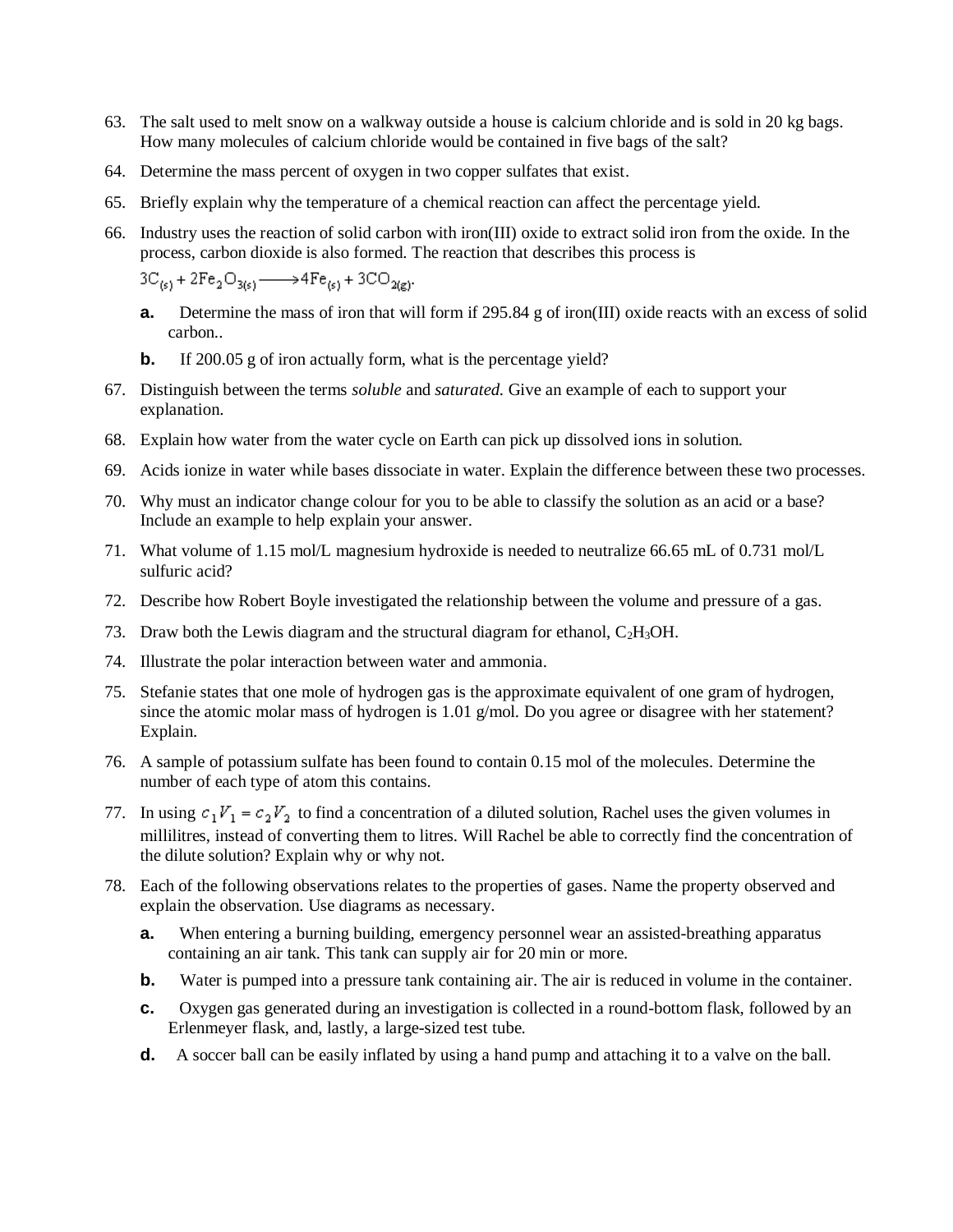### **Problem**

- 79. Write the balanced chemical equation for each skeleton equation.
	- **a.**  $AsCl_3 + H_2S \longrightarrow As_2S_3 + HCl$
	- **b.**  $NH_4NO_3 \longrightarrow N_2O + H_2O_{(l)}$
	- **c.**  $Bi_2O_3 + H_{2(n)} \longrightarrow Bi_{(s)} + H_2O_{(l)}$
	- **d.**  $\text{FeCl}_3 + (\text{NH}_4)_2S \longrightarrow \text{Fe}_2S_3 + \text{NH}_4Cl$
- 80. Kombe writes the following chemical equation:

 $NaCl + LiBr \longrightarrow LiCl + NaBr$ 

He terms the reaction a double displacement reaction, as the cations have exchanged positions. Do you agree or disagree with his conclusion, based on the solubility table?

- 81. A sample of a compound is found to have a mass of 47.53 g. The sample is made up of 41.15 g of carbon, with the remaining mass identified as hydrogen.
	- **a.** What is the percentage composition of the compound?
	- **b.** Could this compound be propane,  $C_3H_8$ ? Explain.
- 82. 1, 4 butandiol is an organic alcohol that is made up of 53.3% carbon, 11.2% hydrogen, and 35.5% oxygen. It has a molar mass of 90.14 g/mol. What is the molecular formula for 1, 4 butandiol?
- 83. When 0.045 mol of phosphoric acid react with 0.054 mol of barium hydroxide, water and insoluble barium phosphate form.
	- **a.** Write and balance the chemical equation.
	- **b.** Which is the limiting reactant and which is the reactant in excess?
	- **c.** What mass of barium phosphate will form?
- 84. Find the mass of solid copper(I) chloride that will form when 17.2 mL of 5.15 mol/L copper(I) nitrate is mixed with 21.5 mL of 4.81 mol/L lithium chloride.
- 85. Explain the difference between the terms *concentrated* and *dilute* as they relate to acids and bases. Discuss how these terms differs from the terms *weak* and *strong.*
- 86. In an attempt to determine the molar mass of air, the mass of an empty 60 mL syringe was measured. The plunger was then pulled to the 60.0 mL mark and the mass of the syringe was measured again. The data are presented below.

| <b>Item Measured</b>      | <b>Measurement</b> |
|---------------------------|--------------------|
| Mass empty syringe (g)    | 45.780             |
| Mass syringe with air (g) | 45.850             |
| Air temperature $(C)$     | 22.3               |
| Air pressure (kPa)        | 100.4              |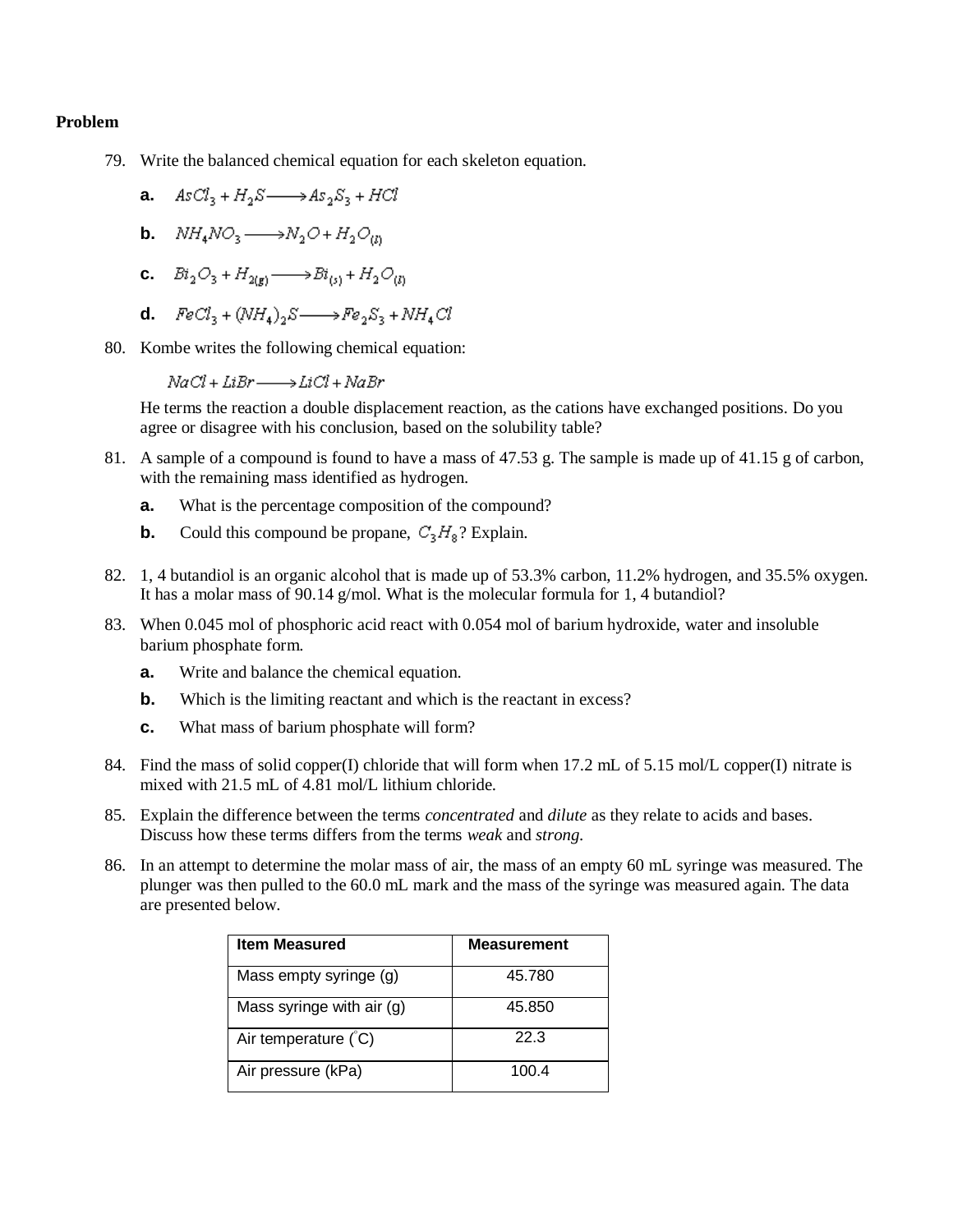- **a.** Based on the data above, determine the molar mass of air.
- **b.** Would the molar mass of air vary with the temperature? Explain.
- **c.** If the air were humid, would this affect the molar mass? Explain..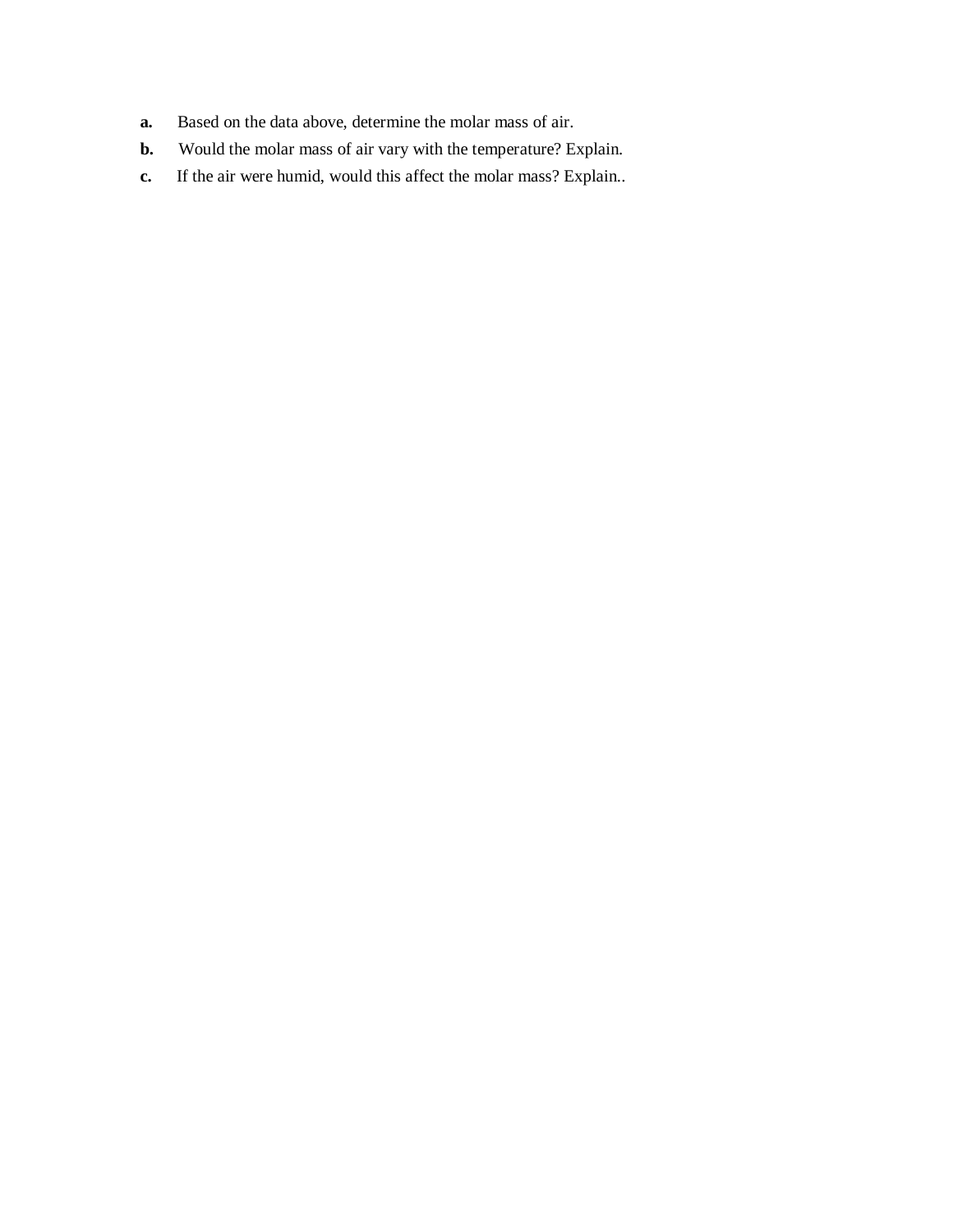# **Chemistry Practice Exam**

## **Answer Section**

### **MULTIPLE CHOICE**

| 1. ANS: B<br>MSC: K/U  | PTS: $1$ |           | STA: B2.4          | TOP: 1.1 |  |
|------------------------|----------|-----------|--------------------|----------|--|
| 2. ANS: A<br>MSC: C    | PTS: $1$ |           | STA: B3.1          | TOP: 1.1 |  |
| 3. ANS: B              | PTS: $1$ |           | STA: B3.3          | TOP: 1.3 |  |
| MSC: A<br>4. ANS: A    | PTS: $1$ |           | STA: B3.3          | TOP: 1.3 |  |
| MSC: C<br>5. ANS: A    | PTS: $1$ |           | STA: B3.4          | TOP: 2.1 |  |
| MSC: T/I<br>6. ANS: D  | PTS: $1$ |           | STA: B2.5          | TOP: 2.1 |  |
| MSC: K/U<br>7. ANS: A  | PTS: $1$ |           | STA: C3.1   C2.4   | TOP: 3.2 |  |
| MSC: T/I<br>8. ANS: C  | PTS: $1$ |           | STA: $C3.2   C2.4$ | TOP: 3.2 |  |
| MSC: T/I<br>9. ANS: E  | PTS: $1$ |           | STA: C3.2          | TOP: 3.3 |  |
| MSC: K/U<br>10. ANS: C | PTS: $1$ |           | STA: C2.5          | TOP: 4.1 |  |
| MSC: K/U<br>11. ANS: E | PTS: $1$ |           | STA: C2.5          | TOP: 4.1 |  |
| MSC: K/U<br>12. ANS: E | PTS: $1$ |           | STA: C2.5          | TOP: 4.1 |  |
| MSC: K/U<br>13. ANS: E | PTS: $1$ |           | STA: D3.2          | TOP: 5.1 |  |
| MSC: K/U<br>14. ANS: A | PTS: $1$ |           | STA: D2.3          | TOP: 5.1 |  |
| MSC: K/U<br>15. ANS: C | PTS: $1$ |           | STA: D2.1          | TOP: 5.2 |  |
| MSC: C                 |          |           |                    |          |  |
| 16. ANS: B<br>MSC: K/U | PTS: $1$ |           | STA: D2.3          | TOP: 5.2 |  |
| 17. ANS: A<br>MSC: T/I | PTS: $1$ |           | STA: D3.3          | TOP: 6.2 |  |
| 18. ANS: D<br>MSC: K/U | PTS: $1$ |           | STA: D1.1          | TOP: 7.2 |  |
| 19. ANS: A<br>MSC: K/U | PTS: $1$ |           | STA: E2.1          | TOP: 8.1 |  |
| 20. ANS: C<br>MSC: K/U | PTS: $1$ |           | STA: E2.1          | TOP: 8.1 |  |
| 21. ANS: E             | PTS: $1$ | STA: E3.2 |                    | TOP: 8.2 |  |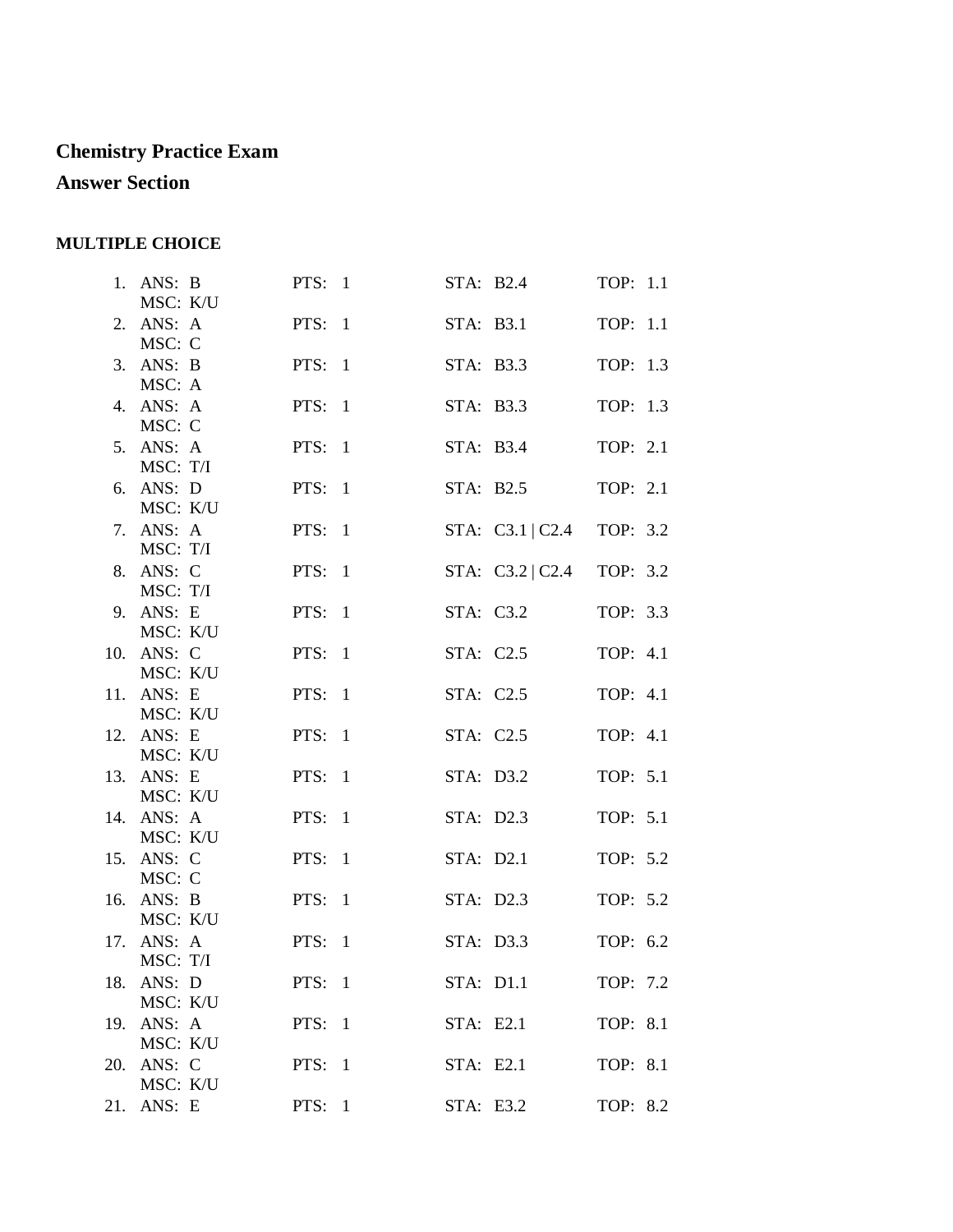| MSC: K/U               |          |           |                               |           |                  |
|------------------------|----------|-----------|-------------------------------|-----------|------------------|
| 22. ANS: D             | PTS: 1   |           | STA: E3.2                     | TOP: 8.2  |                  |
| MSC: K/U<br>23. ANS: C | PTS: 1   |           | STA: E3.2                     | TOP: 8.2  |                  |
| MSC: K/U               |          |           |                               |           |                  |
| 24. ANS: D             | PTS: $1$ |           | STA: E2.1                     | TOP: 8.3  |                  |
| MSC: K/U<br>25. ANS: E | PTS: $1$ | STA: E1.1 |                               | TOP: 9.3  |                  |
| MSC: K/U               |          |           |                               |           |                  |
| 26. ANS: C             | PTS: $1$ |           | STA: E2.7                     | TOP: 10.2 |                  |
| MSC: A<br>27. ANS: B   | PTS: 1   |           | STA: $F2.3   F2.1$            | TOP: 11.2 |                  |
| MSC: T/I               |          |           |                               |           |                  |
| 28. ANS: C             | PTS: $1$ |           | STA: $F3.2 \mid F3.3$         |           | TOP: 11.1   11.2 |
| MSC: T/I<br>29. ANS: B | PTS: $1$ |           | STA: F2.1                     | TOP: 11.2 |                  |
| MSC: K/U               |          |           |                               |           |                  |
| 30. ANS: C             | PTS: $1$ |           | STA: $F3.4 \mid F2.1$         | TOP: 12.2 |                  |
| MSC: K/U<br>31. ANS: E | PTS: $1$ |           | STA: F3.6                     | TOP: 12.1 |                  |
| MSC: K/U               |          |           |                               |           |                  |
| 32. ANS: D             | PTS: $1$ |           | STA: F3.4                     | TOP: 12.2 |                  |
| MSC: K/U<br>33. ANS: D | PTS: $1$ |           | STA: F3.6                     | TOP: 12.1 |                  |
| MSC: K/U               |          |           |                               |           |                  |
| 34. ANS: C             | PTS: $1$ |           | STA: F3.6                     | TOP: 12.1 |                  |
| MSC: K/U<br>35. ANS: E | PTS: $1$ |           | STA: F3.5                     | TOP: 12.2 |                  |
| MSC: K/U               |          |           |                               |           |                  |
| 36. ANS: C             | PTS: $1$ |           | STA: B3.1                     | TOP: 1.1  |                  |
| MSC: K/U<br>37. ANS: D | PTS: $1$ |           | STA: B3.1                     | TOP: 1.1  |                  |
| MSC: A                 |          |           |                               |           |                  |
| 38. ANS: B             | PTS: 1   |           | STA: B3.1                     | TOP: 1.1  |                  |
| MSC: T/I<br>39. ANS: C | PTS: 1   |           | STA: B2.4                     | TOP: 1.1  |                  |
| MSC: C                 |          |           |                               |           |                  |
| 40. ANS: D             | PTS: 1   | STA: B2.6 |                               | TOP: 2.1  |                  |
| MSC: K/U<br>41. ANS: B | PTS: 1   | STA: B3.5 |                               | TOP: 2.1  |                  |
| MSC: K/U               |          |           |                               |           |                  |
| 42. ANS: B             | PTS: $1$ | STA: B2.4 |                               | TOP: 2.1  |                  |
| MSC: C<br>43. ANS: E   | PTS: 1   | STA: B3.4 |                               | TOP: 2.1  |                  |
| MSC: K/U               |          |           |                               |           |                  |
| 44. ANS: D             | PTS: 1   |           | STA: C2.1                     | TOP: 3.1  |                  |
| MSC: K/U<br>45. ANS: E | PTS: 1   |           | STA: $C2.1   C2.2   TOP: 3.1$ |           |                  |
| MSC: K/U               |          |           |                               |           |                  |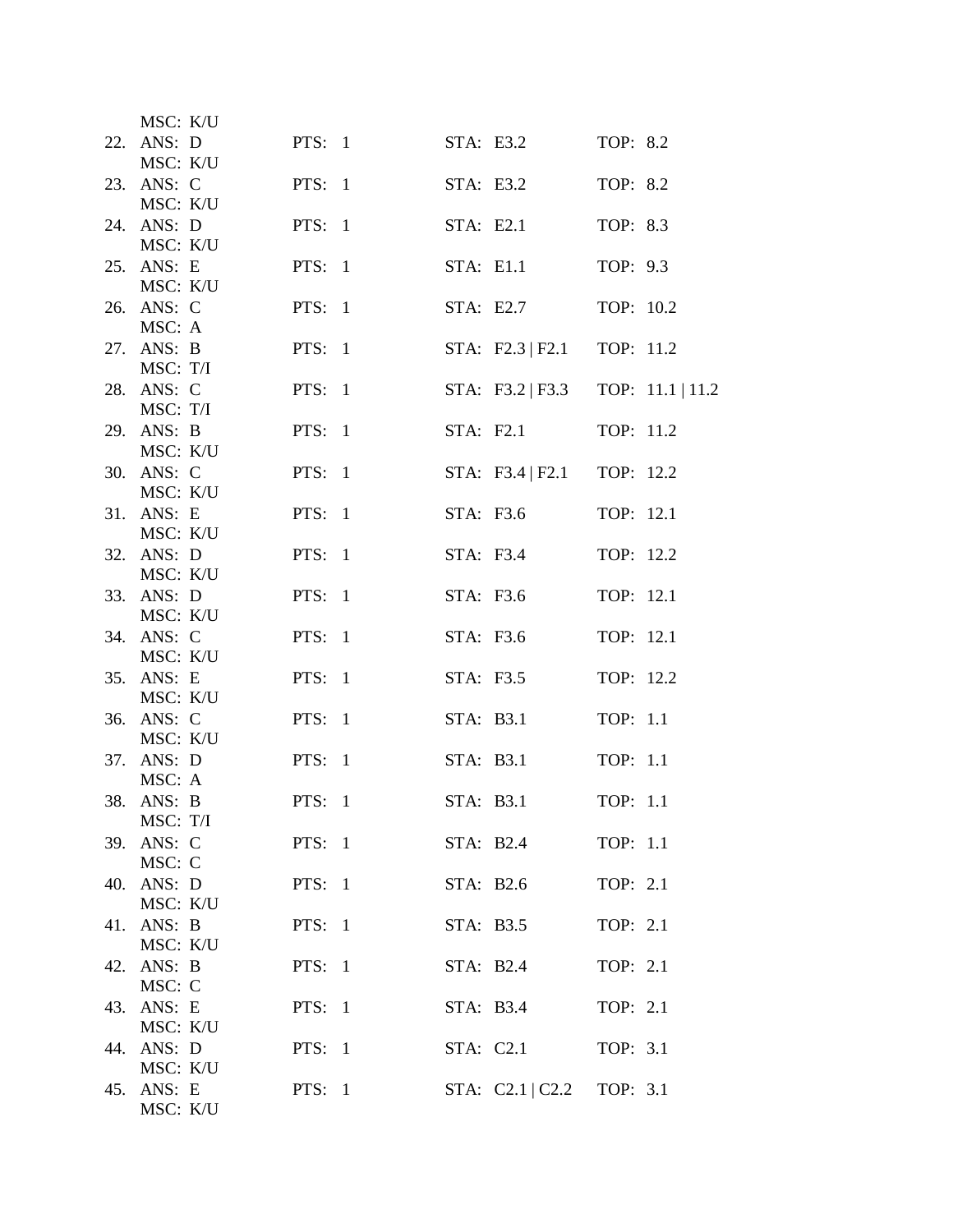| 46. ANS: D             | PTS: 1         | STA: C2.2                     | TOP: 3.1         |
|------------------------|----------------|-------------------------------|------------------|
| MSC: K/U               |                |                               |                  |
| 47. ANS: B             | <b>PTS</b> : 1 | STA: C3.1                     | TOP: 3.2         |
| MSC: K/U               |                |                               |                  |
| 48. ANS: C             | PTS: 1         | STA: $C2.2   C2.5   TOP: 4.1$ |                  |
| MSC: K/U               |                |                               |                  |
| 49. ANS: D             | <b>PTS:</b> 1  | STA: D3.2                     | TOP: 5.1         |
| MSC: K/U               |                |                               |                  |
| 50. ANS: D             | PTS: 1         | STA: D3.2                     | TOP: 5.1         |
| MSC: K/U               |                |                               |                  |
| 51. ANS: B             | PTS: 1         | STA: D2.3                     | TOP: 5.2         |
| MSC: K/U               |                |                               |                  |
| 52. ANS: B             | <b>PTS:</b> 1  | STA: D2.1                     | TOP: 7.1         |
| MSC: K/U               |                |                               |                  |
| 53. ANS: E             | PTS: 1         | STA: D2.1                     | TOP: 7.1         |
| MSC: K/U               |                |                               |                  |
| 54. ANS: B<br>MSC: K/U | PTS: 1         | STA: E2.5                     | TOP: 9.1         |
| 55. ANS: D             | PTS: 1         | STA: F3.4                     | TOP: 11.1   11.3 |
| MSC: T/I               |                |                               |                  |
| 56. ANS: D             | PTS: 1         | STA: F3.4   F3.5 TOP: 11.3    |                  |
| MSC: K/U               |                |                               |                  |
|                        |                |                               |                  |

### **SHORT ANSWER**

57. ANS:

Uranium is the largest naturally occurring element on the periodic table. Every element that is larger does not occur naturally and can only be produced artificially. All of these elements are so large that they are radioactive.

| PTS: 2   | STA: B3.3                                                                               | TOP: 1.2 | MSC: K/U |  |
|----------|-----------------------------------------------------------------------------------------|----------|----------|--|
| 58. ANS: |                                                                                         |          |          |  |
|          | $Pb(s) + Cl_2(g) \rightarrow PbCl_2(s)$ and/or $Pb(s) + 2Cl_2(g) \rightarrow PbCl_4(s)$ |          |          |  |

PTS: 2 STA: C2.2 | C2.4 TOP: 3.2 MSC: K/U

59. ANS:

The different types of single displacement reaction are

- a metal displacing another metal
- a metal displacing hydrogen from an acid or water
- a halogen displacing another halogen

PTS: 2 STA: C3.1 TOP: 4.1 MSC: K/U

60. ANS:

Julio is correct, as a mole is  $6.02 \times 10^{-2}$  particles, and any amount of a substance that has less than this number of particles will be a fraction of a mole. It is the same as saying half of a dozen (or 6), which is the same as saying 0.5 dozen, which is a number that exists. Therefore,  $3.01 \times 10^{23}$  would represent half of a mole (or 0.5 mol).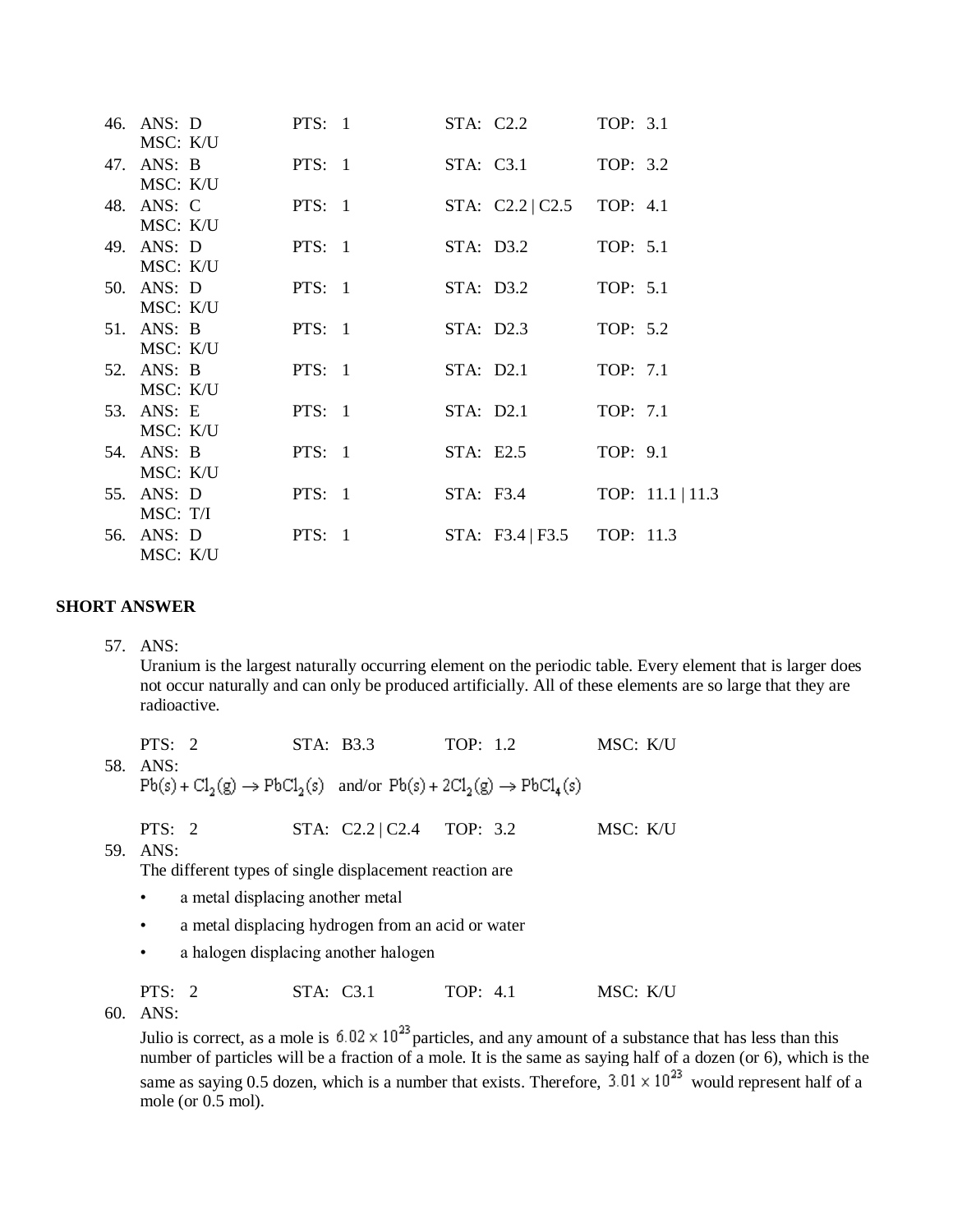61. ANS:

number of formula units of a compound  $\overset{+N_d}\longrightarrow$  amount (in moles) of the compound

PTS: 2 STA: D2.1 TOP: 5.1 MSC: C

62. ANS:

You would start by determining the molar mass of the molecule. Then you would divide the mass of the compound by the molar mass of the molecule. This will determine the amount (in moles) of the compound. You would then multiply this value by the Avogadro constant to determine the number of molecules of the compound in the given mass.

PTS: 2 STA: D2.3 TOP: 5.2 MSC: C 63. ANS:

Molar mass of  $CaCl<sub>2</sub>$ :  $40.08 + 2 \times 35.45 = 110.98$  g/mol

5 bags at 20 kg each is a total of 100 kg, or 100 000 g.

$$
100000 g \times \frac{1 \text{ mol}}{110.98 \text{ g}} = 901.06 \text{ mol}
$$
  

$$
901.06 \text{ mol} \times \frac{6.02 \times 10^{23} \text{ molecules}}{1 \text{ mol}} = 5.42 \times 10^{26} \text{ molecules}
$$

PTS: 2 STA: D2.3 TOP: 5.2 MSC: A

64. ANS:

 $CuSO_4$ : molar mass 63.55 + 32.06 + 4 x 16.00 = 159.61 g/mol For oxygen:  $\frac{4 \times 16.00}{159.61} \times 100\% = 40.1\%$  $Cu_2SO_4\colon \text{molar mass }2\times 63.55+32.06+4\times 16.00=223.16$  g/mol For oxygen:  $\frac{4 \times 16.00}{223.16} \times 100\% = 28.7\%$ 

PTS: 2 STA: D2.2 TOP: 6.1 MSC: K/U

65. ANS:

- If the temperature of a reaction is too low, reactant molecules will collide but may not have enough energy in their collision to have a chemical reaction occur.
- The collisions will be less frequent at lower temperatures, so more time will be required for the reaction to go to completion.

PTS: 2 STA: D2.6 TOP: 7.3 MSC: C 66. ANS: 295.84 g  $\times \frac{1 \text{ mol}}{159.70 \text{ g}}$  = 1.85 mol Fe<sub>2</sub>O<sub>3(s)</sub> **a.**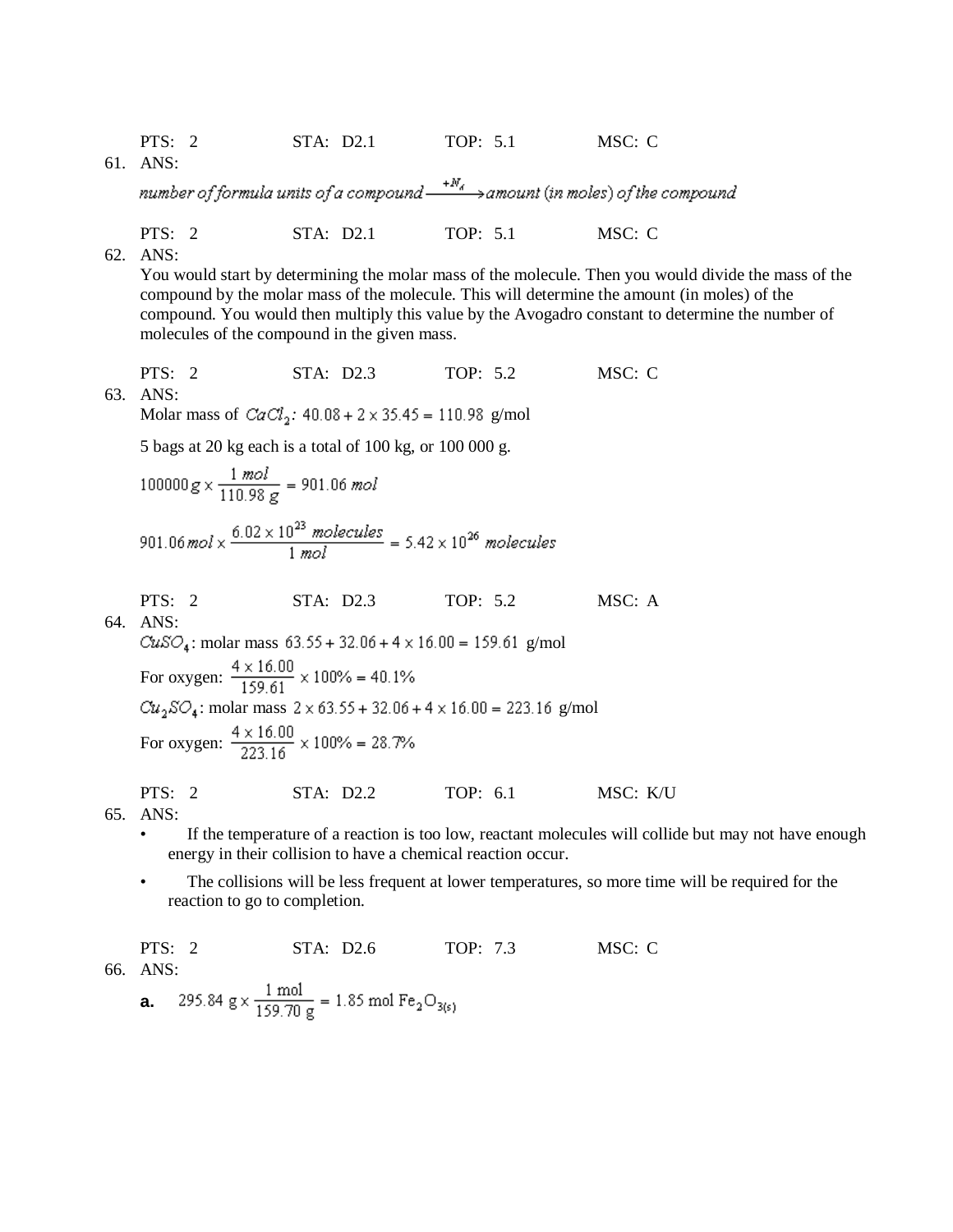$$
1.85 \text{ mol Fe}_2\text{O}_{3(s)} \times \frac{4 \text{ mol Fe}}{2 \text{ mol Fe}_2\text{O}_{3(s)}} = 3.70 \text{ mol Fe}_{(s)}
$$

3.70 mol Fe × 
$$
\frac{55.85 \text{ g}}{1 \text{ mol}}
$$
 = 206.65 g Fe<sub>(s)</sub>

**b.** Percentage yield: 
$$
\frac{200.05 \text{ g}}{206.65 \text{ g}} \times 100\% = 96.8\%
$$

PTS: 2 STA: D2.6 TOP: 7.3 MSC: A

67. ANS:

*Soluble* simply means that the substance was able to dissolve in solution. The relative solubility of the solid is not reflected in this term. Salt is said to be soluble in water.

*Saturated* means that the soluble solid has reached a point in the solution that no more of the material will dissolve. Thus, the soluble solid is said to have reached its saturation point in the solution. When enough table salt is dissolved in solution that any more salt place in the solution will simply sink to the bottom of the solution and remain undissolved, the solution is said to be saturated. For table salt in water, this point is reached once approximately 36 g of the solid is dissolved in 100 mL of water.

PTS: 2 STA: E2.1 TOP: 8.1 MSC: K/U

68. ANS:

- •As water moves through the water cycle, carbon dioxide dissolves into the water.
- The dissolved carbon dioxide reacts with water to form a dilute carbonic acid solution.
- •As this slightly acidic water filters through the rock and sediment in the ground, some ions are dissolved from rock and mineral deposits.
- This causes the water to pick up ions in solution.

| PTS: $2$<br>TOP: 9.3<br>STA: E1.1 | MSC: C |
|-----------------------------------|--------|
|-----------------------------------|--------|

69. ANS:

- •The process of ionization involves a molecular substance forming ions in solution, while the process of dissociation involves an ionic substance breaking apart into its ions in solution.
- Both result in ions in solution, the difference is simply what type of bonds exist and are being broken in the solid prior to the ions entering the solution.

PTS: 2 STA: E1.1 TOP: 10.1 MSC: C

- 70. ANS:
	- Without a change in colour, the solution can either be an acid (if the colour of the indicator is indicative of an acid) or it could be neutral.
	- •A neutral solution will not cause a change in the colour of an indicator.
	- For example, a piece of blue litmus paper will remain blue in a neutral solution or in a base.
	- •Therefore, if a piece of blue litmus paper is used, and there is not a colour change to red (the colour of litmus in an acid), you cannot conclude that the solution must be a base, as it could also be neutral.

| PTS: $2$ | STA: E3.5 | TOP: 10.1 | MSC: K/U |
|----------|-----------|-----------|----------|
| 71 ANTO  |           |           |          |

71. ANS: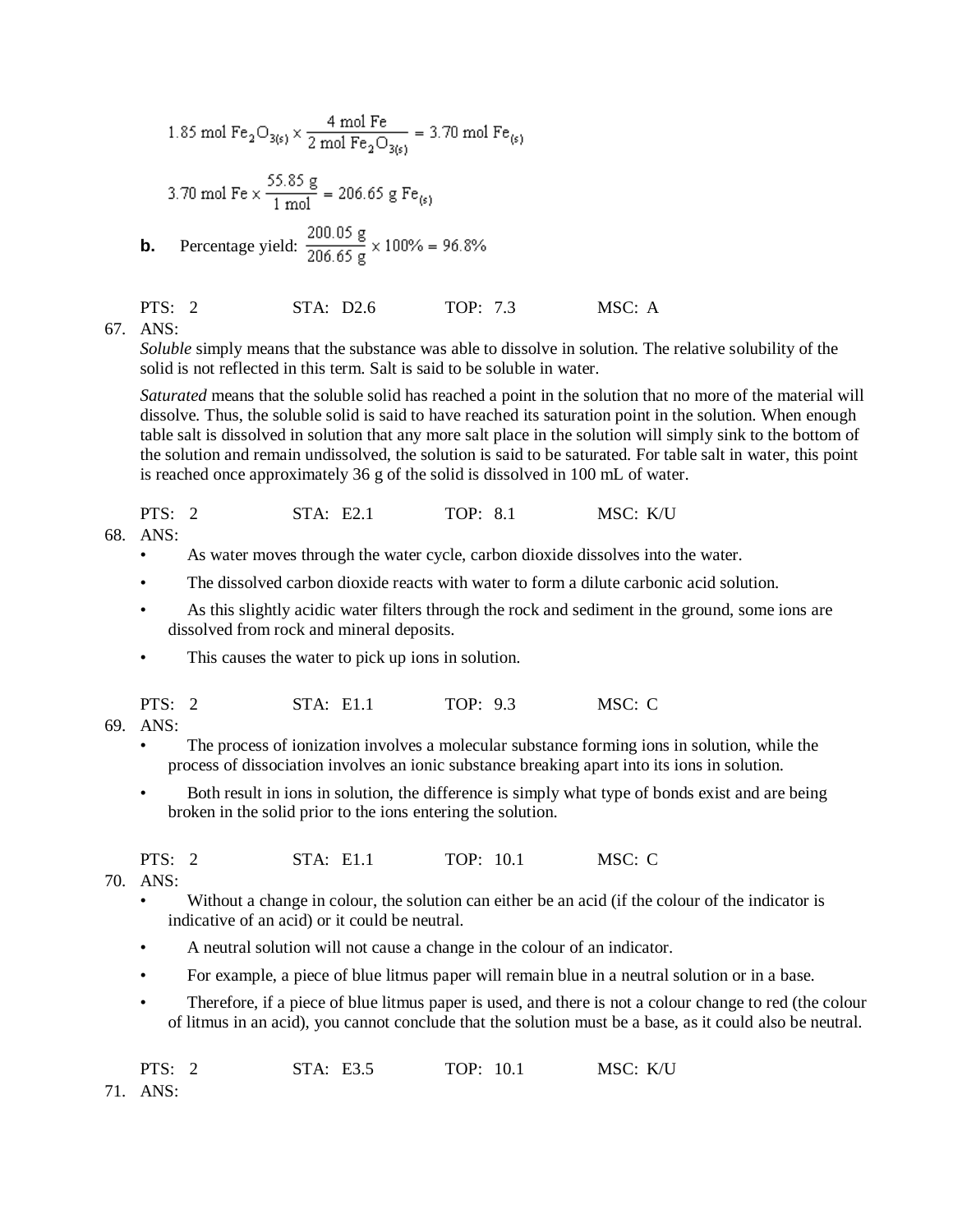For the acid:

$$
0.06665 \text{ L} \times \frac{0.731 \text{ mol}}{1 \text{ L}} = 0.04872115 \text{ mol}
$$

$$
H_2SO_{4(aq)} + Mg(OH)_{2(aq)} \longrightarrow MgSO_{4(aq)} + 2H_2O_{(1)}
$$

The ratio of acid to base in this situation is 1:1, therefore, the same amount of base is needed to neutralize the acid. This means that 0.04872115 mol of magnesium hydroxide are needed.

For the base:

$$
0.04872115 \text{ mol} \times \frac{1 \text{ L}}{1.15 \text{ mol}} = 0.0423662174 \text{ L or } 42.37 \text{ mL}
$$

PTS: 2 STA: E2.2 TOP: 10.2 MSC: T/I 72. ANS:

Boyle used a J tube. Using liquid mercury, he trapped a small amount of gas in the J tube. As the height of mercury was increased in the J tube, the volume changed and could be measured.



74. ANS:

PTS: 2 STA: B2.4 TOP: 2.2 MSC: C



PTS: 3 STA: B2.4 TOP: 2.3 MSC: C 75. ANS: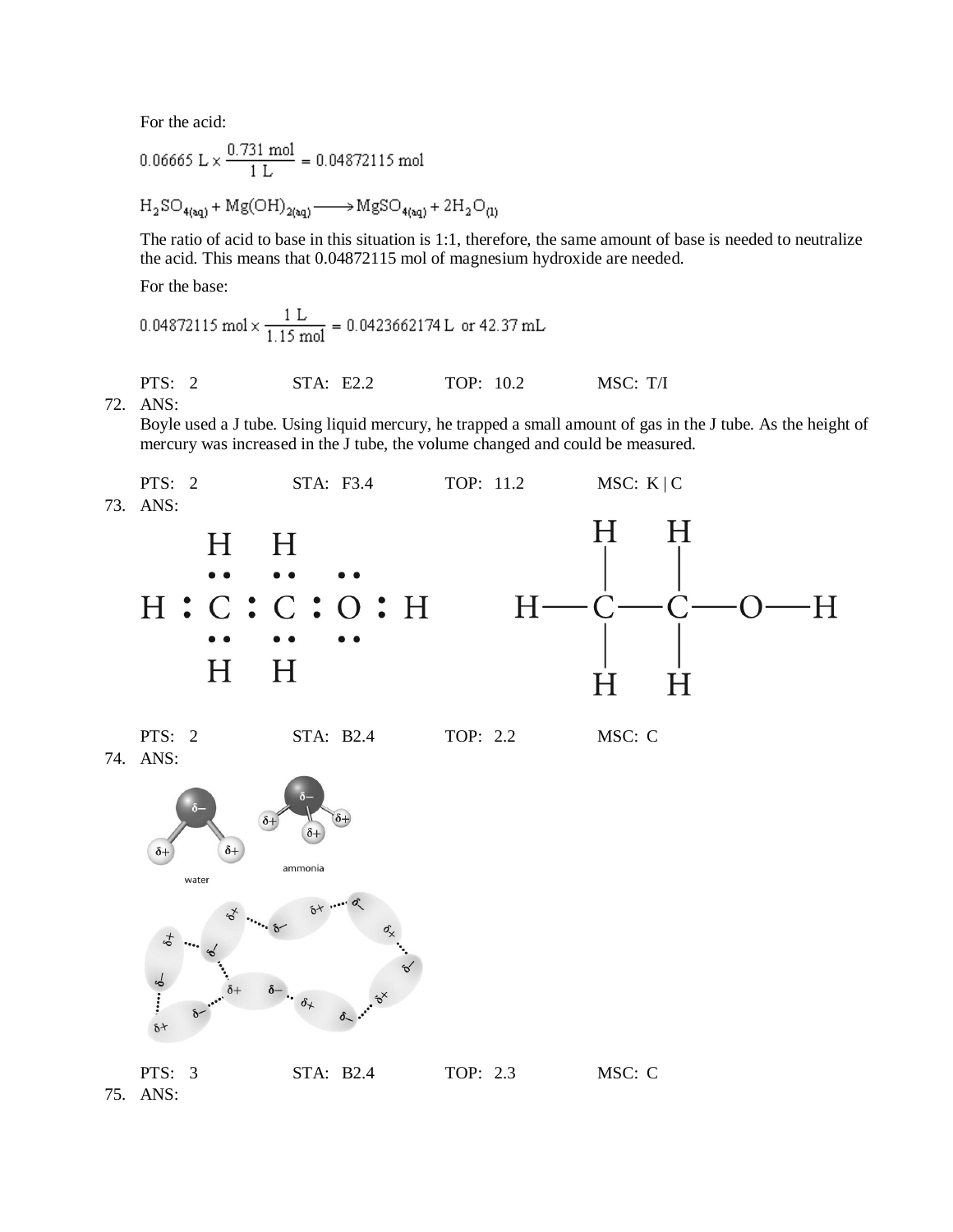Stefanie is incorrect, as she did not take into account that hydrogen gas is a diatomic molecule; therefore, one mole would be equal to 2.02 grams.

PTS: 2 STA: D2.1 TOP: 5.1 MSC: C

 $76$  ANS

Potassium sulfate has the formula  $K_2SO_4$ , which means that each molecule contains 2 atoms of potassium, 1 atom of sulfur, and 4 atoms of oxygen.

0.15 mol of molecules: 
$$
0.15 \text{ mol} \times \frac{6.02 \times 10^{23} \text{ molecules}}{1 \text{ mol}} = 9.03 \times 10^{22} \text{molecules}.
$$

To determine the number of each type of atom, take the number of molecules and multiply by the number of that atom in the molecule:

Potassium:

$$
9.03 \times 10^{22} \text{ molecules} \times \frac{2 \text{ atoms of } K}{1 \text{ molecule}} = 1.81 \times 10^{23} \text{ atoms of } K
$$

Sulfur:

$$
9.03 \times 10^{22} \text{ molecules} \times \frac{1 \text{ atom of S}}{1 \text{ molecule}} = 9.03 \times 10^{22} \text{ atoms of S}
$$

Oxygen:

$$
9.03 \times 10^{22} \text{ molecules} \times \frac{4 \text{ atoms of } \text{O}}{1 \text{ molecule}} = 3.61 \times 10^{23} \text{ atoms of } \text{O}
$$

PTS: 2 STA: D2.3 TOP: 5.1 MSC: A

77. ANS:

Rearranging the formula for the second concentration:  $c_2 = \frac{c_1 V_1}{V_2}$ . With this in mind, as long as the two

units for volume are in the same metric unit of measure, their units would divide out of the expression, leaving units of concentration that would be used for  $c_1$ . Therefore, Rachel's method will give her the same correct answer using millilitres for volume as it would if she were to convert volumes to litres.

PTS: 2 STA: E2.3 TOP: 8.4 MSC: C

78. ANS:

- **a.** Gases are compressible. Large amounts can be placed under pressure and compressed. Large amounts of oxygen can be stored in a tank in this manner, providing sufficient oxygen to last many minutes.
- **b.** Gases are compressible. As water is pushed into the tank, the molecules of gas are pushed closer together.
- **c.** The particles of a gas exhibit independent motion. As the particles move independently in a container, they will cause the gas to occupy the shape of the container, regardless of its dimensions.
- **d.** Several properties are involved, gases are compressible, gases occupy the shape of the container.

PTS: 4 STA: F3.2 TOP: 11.1 MSC: T/I | C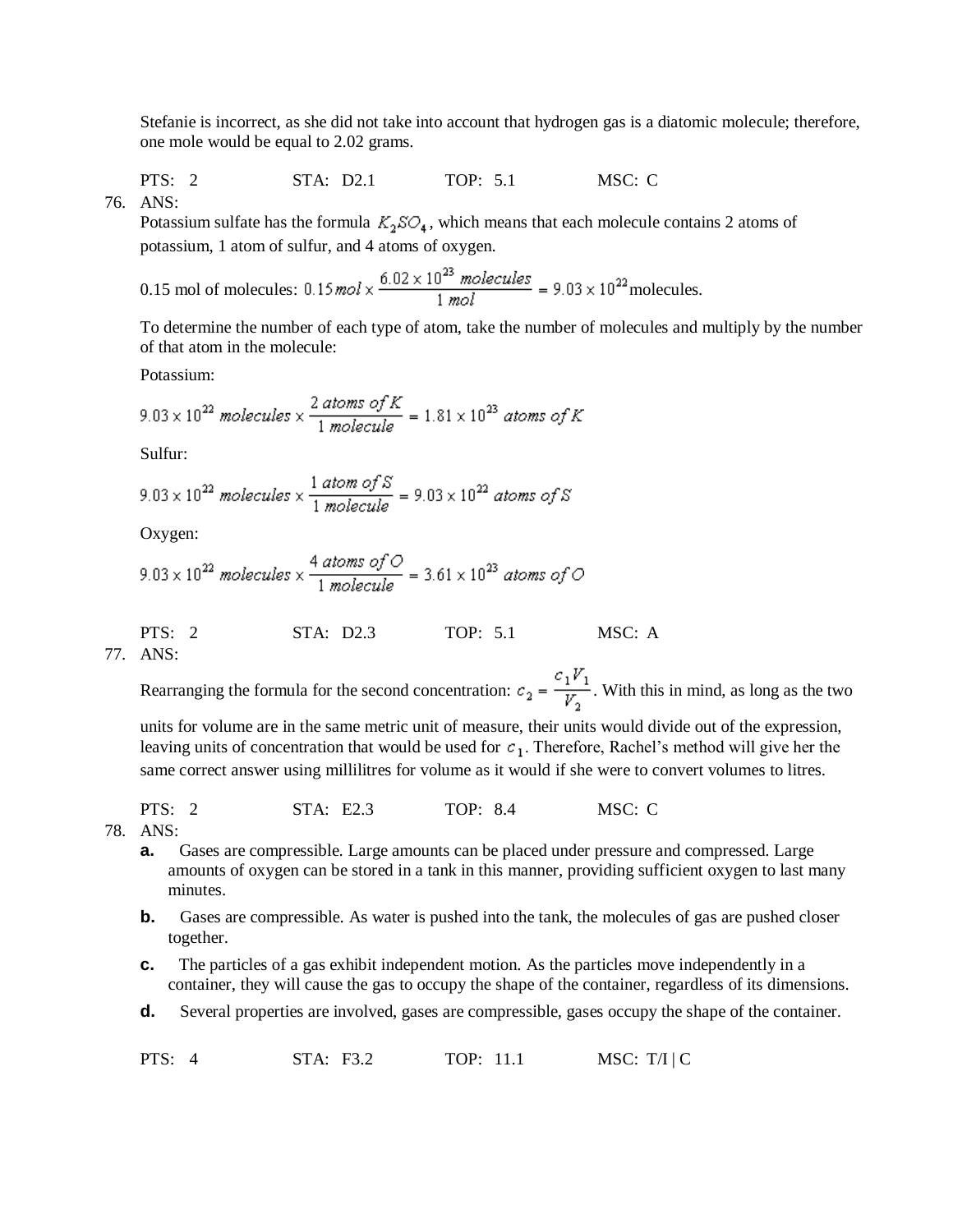#### **PROBLEM**

79. ANS: **a.**  $2AsCl_3 + 3H_2S \longrightarrow As_2S_3 + 6HCl$ **b.**  $NH_4NO_3 \longrightarrow N_2O + 2H_2O_{10}$ **c.**  $Bi_2O_3 + 3H_{2(n)} \longrightarrow 2Bi_{(n)} + 3H_2O_{(n)}$ **d.**  $2FeCl_3 + 3(NH_4)_2S \longrightarrow Fe_2S_3 + 6NH_4Cl$ PTS: 5 STA: C2.2 TOP: 3.1 MSC: T 80. ANS:

All compounds given in this reaction as reactants and products are soluble in water, meaning that they all will form ions in an aqueous solution. As a result, there really is no chemical reaction that occurs, as the ions are free to move about the solution without ever joining together to form compounds. Therefore, while on paper the reaction looks to be a double displacement reaction, due to the fact that nothing happens in the process, there is no chemical reaction that occurs.

PTS: 5

\nSTA: C2.6

\nTOP: 4.2

\nMSC: T/I

\nANS:

\n**a.** For carbon: 
$$
\frac{41.15}{47.53} \times 100\% = 86.6\%
$$

\nFor hydrogen:  $\frac{47.53 - 41.15}{47.53} \times 100\% = 13.4\%$ 

\n**b.** For propane: molar mass  $3 \times 12.01 + 8 \times 1.01 = 44.11$ 

For carbon: 
$$
\frac{3 \times 12.01}{44.11} \times 100\% = 81.7\%
$$

Since the sample is 86.6% carbon, the sample cannot be propane.

PTS: 5 STA: D2.2 TOP: 6.1 MSC: T/I

82. ANS:

81.

In 100 g of the compound, there would be 53.3 g of carbon, 11.2 g of hydrogen, and 35.5 g of oxygen.

For carbon: 53.3  $g \times \frac{1 \text{ mol}}{12.01 \text{ g}} = 4.44 \text{ mol}$ For hydrogen:  $11.2 g \times \frac{1 \text{ mol}}{1.01 g} = 11.09 \text{ mol}$ For oxygen:  $35.5 g \times \frac{1 \text{ mol}}{16.00 g} = 2.22 \text{ mol}$ So,  $CH.O = 4.44:11.09:2.22$ In lowest terms:  $\frac{4.44}{2.22}$  :  $\frac{11.09}{2.22}$  :  $\frac{2.22}{2.22}$  = 2:5:1

This gives an empirical formula of  $C_2H_5O$ , with a molar mass of 45.07 g/mol.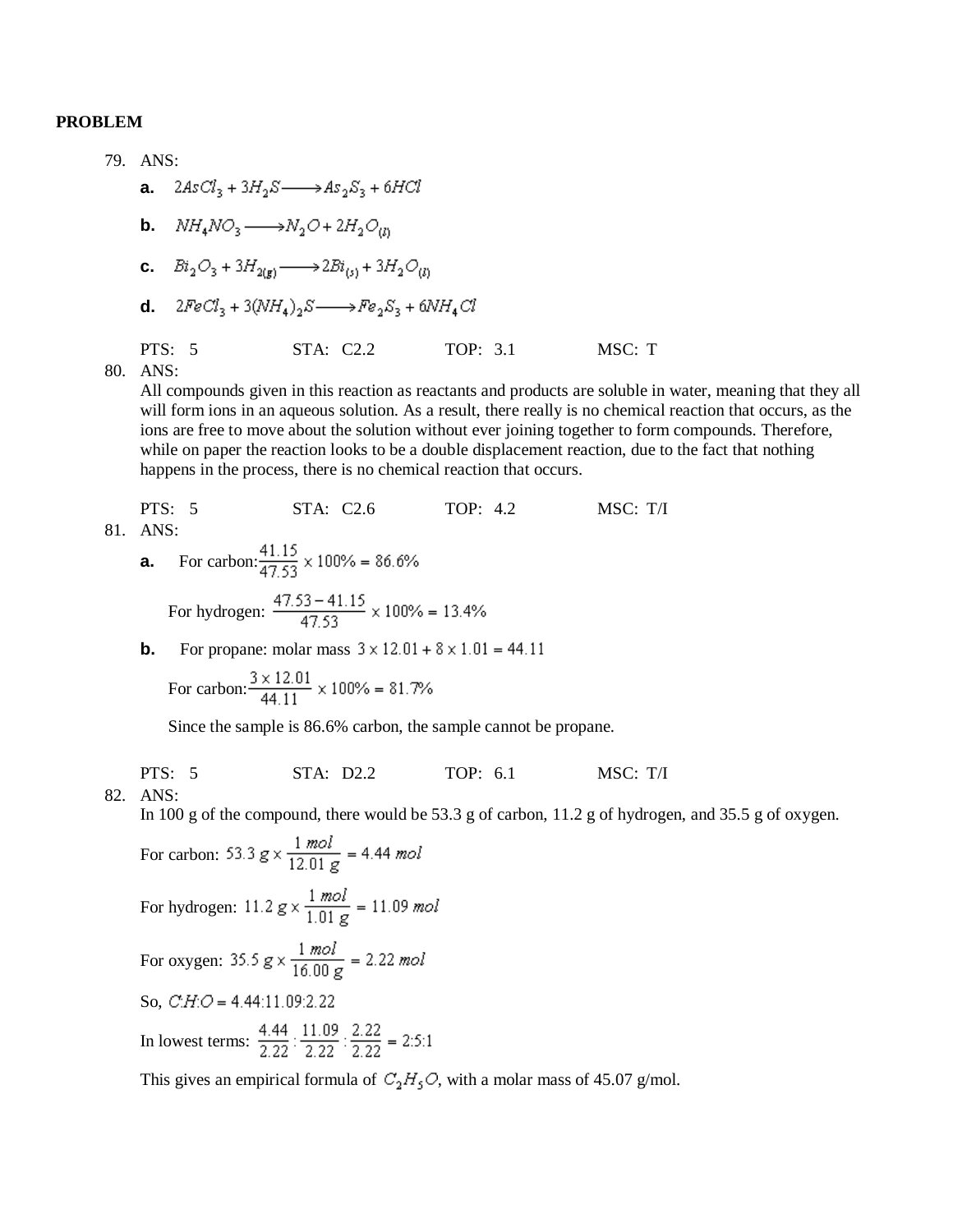To find the whole number multiple of the empirical formula in the molecule:

$$
\frac{90.14 \text{ g/mol}}{45.07 \text{ g/mol}} = 2
$$

Therefore, the molecular formula is  $C_4H_{10}O_2$ .

PTS: 5 STA: D2.4 TOP: 6.2 MSC: A 83. ANS:

**a.** 
$$
2H_3PO_{4(aq)} + 3Ba(OH)_{2(aq)} \longrightarrow Ba_3(PO_4)_2 + 6H_2O_{(1)}
$$

**b.** If all 0.045 mol of phosphoric acid were to be used up:

0.045 mol  $H_3PO_{4(\text{sq})} \times \frac{3 \text{ mol Ba(OH)}_{2(\text{sq})}}{2 \text{ mol H}_3PO_{4(\text{sq})}} = 0.0675 \text{ mol Ba(OH)}_{2(\text{sq})}$  would be needed. Since only

0.054 mol are available, the barium hydroxide is the limiting reactant. This means that the phosphoric acid is the reactant in excess.

 $0.054 \ \, \text{mol Ba(OH)}_{2\text{(aq)}} \times \frac{1 \ \, \text{mol Ba}_{3} \, \text{PO}_{4\text{(aq)}}}{3 \ \, \text{mol Ba(OH)}_{2\text{(aq)}}} = 0.018 \ \, \text{mol Ba}_{3} \, \text{PO}_{4\text{(aq)}}$ **c.** 

Molar mass =  $3 \times 137.3 + 2 \times 30.97 + 8 \times 16.00 = 601.84$  g/mol

$$
0.018 \text{ mol Ba}_{3} \text{PO}_{4(aq)} \times \frac{601.84 \text{ g}}{1 \text{ mol}} = 10.83 \text{ g Ba}_{3} \text{PO}_{4(aq)}
$$

PTS: 2 STA: D2.6 TOP: 7.2 MSC: T/I

84. ANS:

$$
\mathrm{CuNO}_{3} \longrightarrow \mathrm{Cu}_{(\mathrm{aq})}^+ + \mathrm{NO}_{3(\mathrm{aq})}^-
$$

$$
0.0172 \text{ L} \times \frac{5.15 \text{ mol}}{1 \text{ L}} = 0.0886 \text{ mol} \text{ CuNO}_3
$$

Due to the 1:1 ratio between the copper(I) nitrate and the copper ions, there are also 0.0886 mol of copper ions in solution.

$$
LiCl \longrightarrow Li_{(aq)}^{+} + Cl_{(aq)}^{-}
$$
  
0.0215 L ×  $\frac{4.81 \text{ mol}}{1 \text{ L}}$  = 0.103 mol LiCl

Due to the 1:1 ratio between the lithium chloride and the chloride ions, there are also 0.103 mol of chloride ions in solution.

 $Cu<sup>+</sup><sub>(aa)</sub> + Cl<sup>-</sup><sub>(aa)</sub> \longrightarrow CuCl<sub>(s)</sub>$ 

Due to the 1:1 ratio between the copper ions and the chloride ions, the limiting reactant will be the copper ions (0.0886 is smaller than 0.103).

This means that 0.0886 mol of copper(I) chloride will form.

Molar mass:  $63.55 + 35.45 = 99.00$  g/mol